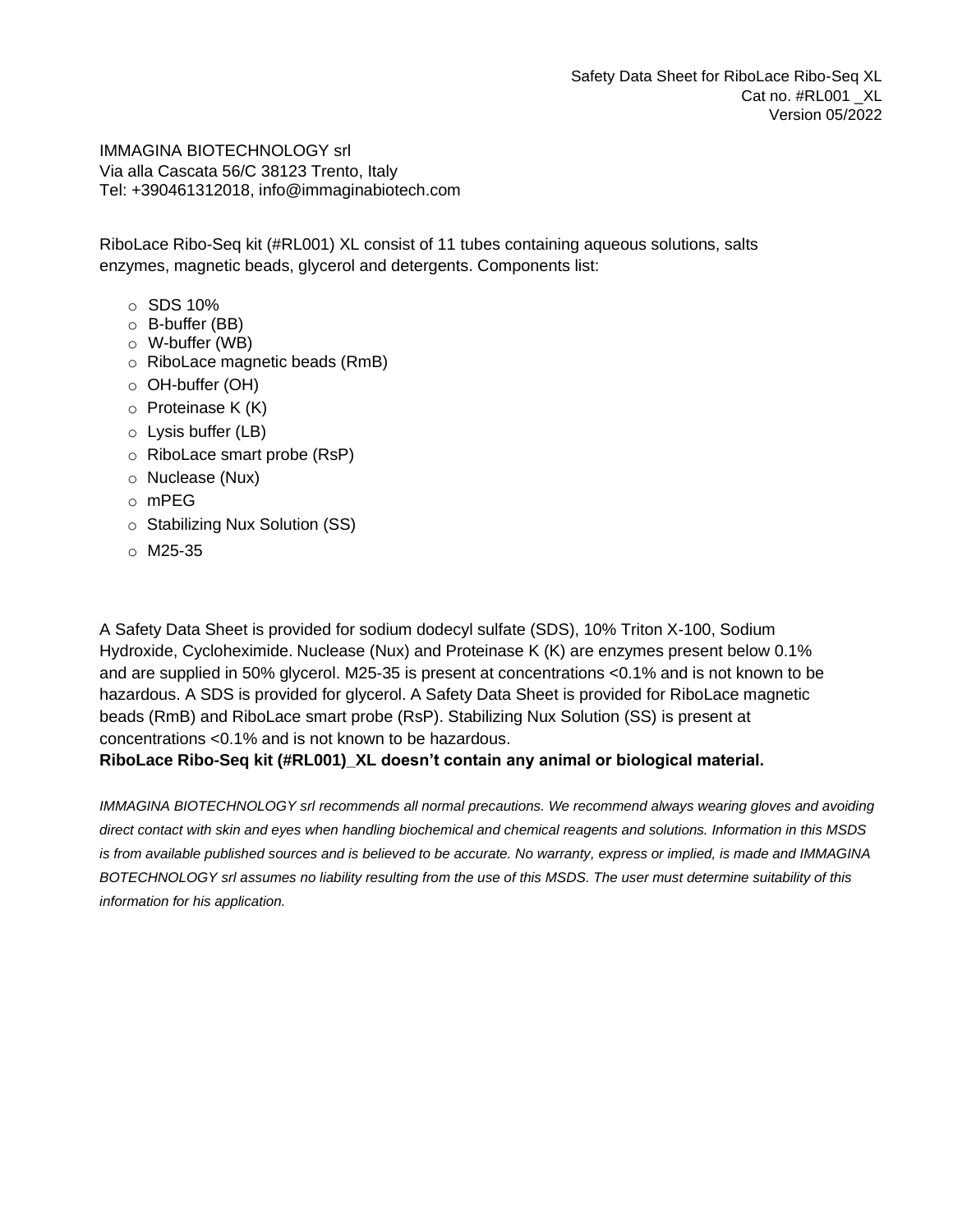Safety Data Sheet for **Glycerol** Part #RL001 Date 09/2018

### **Section 1: Company and Chemical Identification**

IMMAGINA BIOTECHNOLOGY srl, Via alla Cascata 56/C, 38123 Trento, Italy, Tel: +390461312018, info@immaginabiotech.com

#### **Chemical Name:** Glycerol

This MSDS contains information about glycerol and applies to *IMMAGINA BIOTECHNOLOGY* products supplied as aqueous solutions containing 50% glycerol including Nuclease (Nux) (#RL001-7) and Proteinase K (K) (#RL001-17).

-----------------------------------------------------------------------------------------------------------------------------

#### **Section 2: Composition and Information on Hazardous Ingredients**

Component **Glycerol** CAS No 56-81-5 % Wt 50 Synonyms Glycerin, glyceritol, glycyl alcohol, 1,2,3-Propanetriol, Trihydroxypropane, 1,2,3-trihydroxypropane -----------------------------------------------------------------------------------------------------------------------------

-----------------------------------------------------------------------------------------------------------------------------

#### **Section 3: Hazards Identification**

**Irritant**: Irritating to eyes and skin; target organs kidneys In case of contact with eyes, rinse immediately with copious amounts of water and seek medical attention. Wear suitable protective clothing.

#### **Section 4: First Aid Measures**

Emergency and first aid information:

Ingestion: Wash mouth with water and seek medical advice immediately. Do not induce vomiting.

Inhalation: Remove to fresh air. Give artificial respiration if not breathing. Call a physician if breathing becomes difficult and give oxygen.

Contact: Flush with copious amounts of water for at least 15 minutes while removing clothing and shoes. Consult a physician if persistent rash develops.

# ----------------------------------------------------------------------------------------------------------------------------

### **Section 5: Fire Fighting Measures**

Extinguishing Media: Water spray, carbon dioxide, dry chemical powder or appropriate foam. Special Fire Fighting Procedures: Wear self-contained breathing apparatus and protective clothing to prevent contact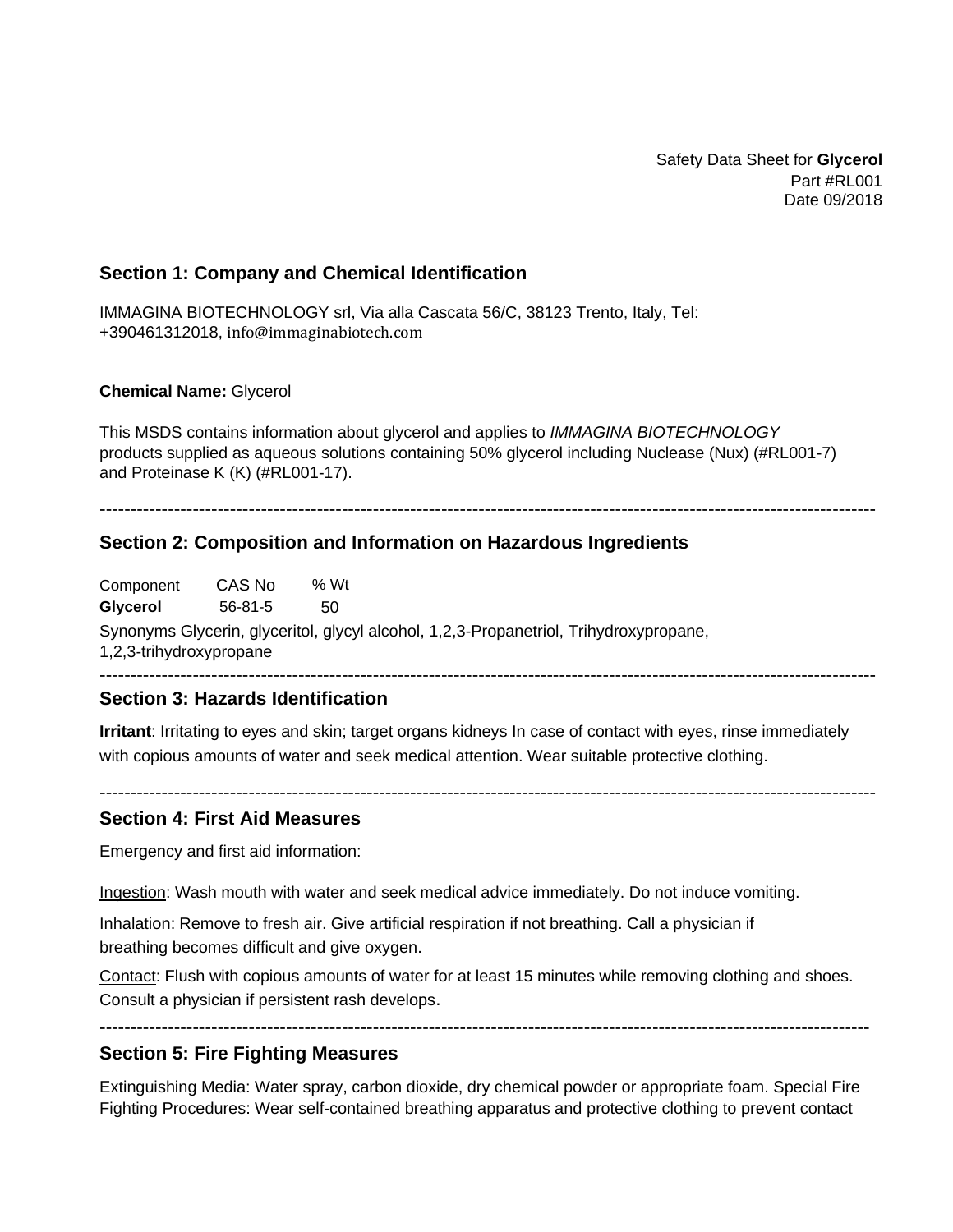with skin and eyes. Unusual Fire and explosions hazards: Emits toxic fumes under fire conditions.

-----------------------------------------------------------------------------------------------------------------------------

### **Section 6: Accidental Release Measures**

Wear appropriate protective clothing and respirator. Dike and absorb with a suitable inert absorbent (e.g., sand or vermiculite). Place in closed waste container for disposal. Avoid contact with skin and eyes. Ventilate area and wash spill site after material clean-up is complete.

-----------------------------------------------------------------------------------------------------------------------------

### **Section 7: Handling and Storage**

**Respiratory protection**: if needed, use appropriate respiratory protection approved by NIOSH/MSHA or appropriate agency. Ventilation: Mechanical (general) or local exhaust as needed. Keep mist levels low. Personal Protective Equipment: Protective, chemical-resistant gloves, safety glasses or goggles, and lab coat are recommended. Access to safety shower and eyewash. Work/Hygienic practices: Avoid contact with eyes, skin and clothes. Wash thoroughly after handling.

Additional Information: Violent or explosive reactions can occur upon direct contact with sodium hydride, phosphorous trioxide, perchloric acid, chlorine, calcium hypochlorite, nitric acid and hydrofluoric acid, nitric acid and sulfuric acid, sodium peroxide, hydrogen peroxide or potassium permanganate.

### ----------------------------------------------------------------------------------------------------------------------------- **Section 8: Exposure Controls/Personal Protection**

Wear appropriate NIOSH/MSHA- approved respirator, chemical-resistant gloves, safety goggles, and other protective equipment and clothing. Mechanical exhaust required. Safety shower and eye bath. Do not breathe vapor. Avoid contact with eyes, skin and clothing. Avoid prolonged or repeated exposure. Wash thoroughly after handling. Keep in a cool dry place.

-----------------------------------------------------------------------------------------------------------------------------

## **Section 9: Physical and Chemical Properties**

**Appearance and odor**: viscous, colorless, odorless liquid **Boiling Point**: 182°C @ 20 mm **Solubility in H2O**: Miscible (>10%) **Vapor Density**: 3.1 **Freezing Pt** (50% aqueous sol'n): -23°C **Melting Pt**: 20°C **Specific Gravity**: 1.261 **Vapor Pressure**: 3 mm @ 20°C **Flash Point**: 176°C **Extinguishing Media**: Water, CO2, Dry chemicals **Fire fighting Procedures**: Wear self-contained breathing apparatus and protective clothing. **Unusual fire or explosion hazards**: Contact with strong oxidizers may cause fire or explosion. May emit toxic fumes.

-----------------------------------------------------------------------------------------------------------------------------

## **Section 10: Stability and Reactivity**

**Stability:** Stable **Incompatibility:** Strong oxidizing agents, Strong bases **Hazardous decomposition products:** Carbon monoxide, carbon dioxide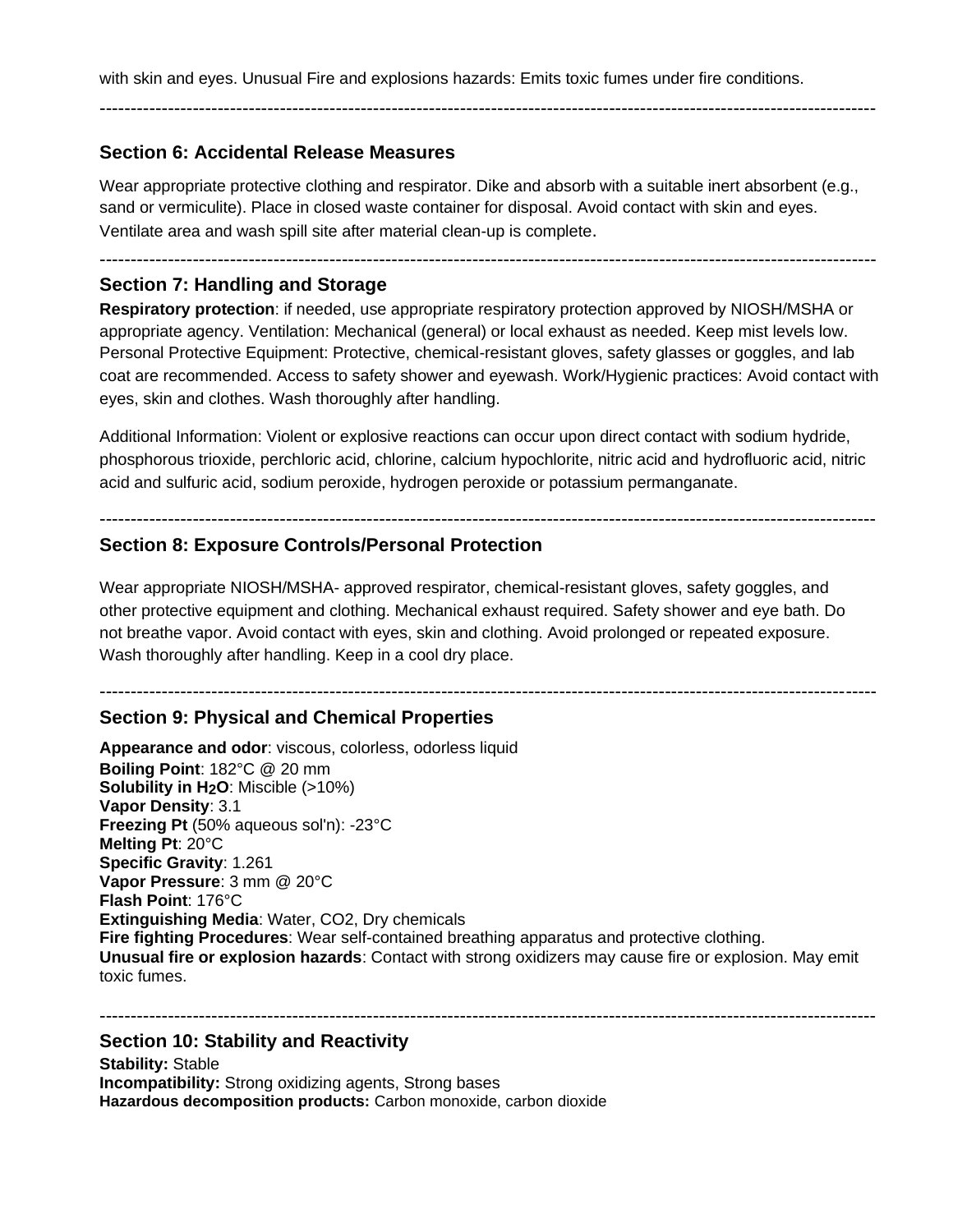## **Section 11: Toxicological Information**

**Acute Effects:** May be harmful by inhalation, ingestion, or absorption through skin. Causes eye &skin irritation. May be irritating to mucous membranes and upper respiratory tract. Prolonged exposure can cause nausea, headache and vomiting. **Chronic Effects:** Target organ: kidneys. to best of our knowledge, the chemical, physical and toxicological properties have not been thoroughly investigated. RTECS: MA8050000 Glycerol

-----------------------------------------------------------------------------------------------------------------------------

#### **Irritation Data:**

Skin rabbit: 500 MG/24H MLD Eye rabbit: 126 MG MLD Eye rabbit: 500 MG/24H MLD **Toxicity Data:**

Oral rat: LD50:12600 MG/KG Inhalation rat:: LC50:>570 MG/M3/1H IPR rat: LD50: 4420 MG/KG SCU rat: LD50:100 MG/KG IVN rat: LD50:5566 MG/KG Oral mouse: LD50: 4090 MG/KG IPR mouse: LD50: 8700 MG/KG SCU mouse: LD50:91 MG/KG IVN mouse: LD50: 4250 MG/KG Oral rabbit: LD50: 27 GM/KG Skin rabbit: LD50:>10 GM/KG IVN rabbit: LD50:53 GM/KG Oral guinea pig: LD50:7750 MG/KG

#### **Target Organ Data**

Behavioral (headache) Gastrointestinal (nausea and vomiting) paternal effects (spermatogenesis, testes, epididymis, sperm count) Effects of fertility (male fertility index) effects of fertility (post implantation mortality) only selected registry of toxic effects of chemical substances (RTECS) Data is presented here. See actual entry in RTECS for complete information.

-----------------------------------------------------------------------------------------------------------------------------

### **Section 12: Ecological Information**

No data available.

### **Section 13: Disposal Considerations**

Dissolve or mix the material with a combustible solvent and burn in a chemical incinerator equipped with an afterburner and scrubber. Observe all federal, state, and local environmental regulations.  $-$ 

-----------------------------------------------------------------------------------------------------------------------------

### **Section 14: Transport Information**

No special considerations are known.

### **Section 15: Regulatory Information**

European Information: irritant R36/38 Irritating to eyes and skin. S26 In case of contact with eyes, rinse immediately with plenty of water and seek medical advice. S36 Wear suitable protective clothing. Reviews, standards and regulations:

----------------------------------------------------------------------------------------------------------------------------

OEL=MAK

ACGIH TLV-TWA 10 MG/M3, Inhalable particulate DTLVS\* TLV/BEI, 1997 EPA FIFRA 1988 Pesticide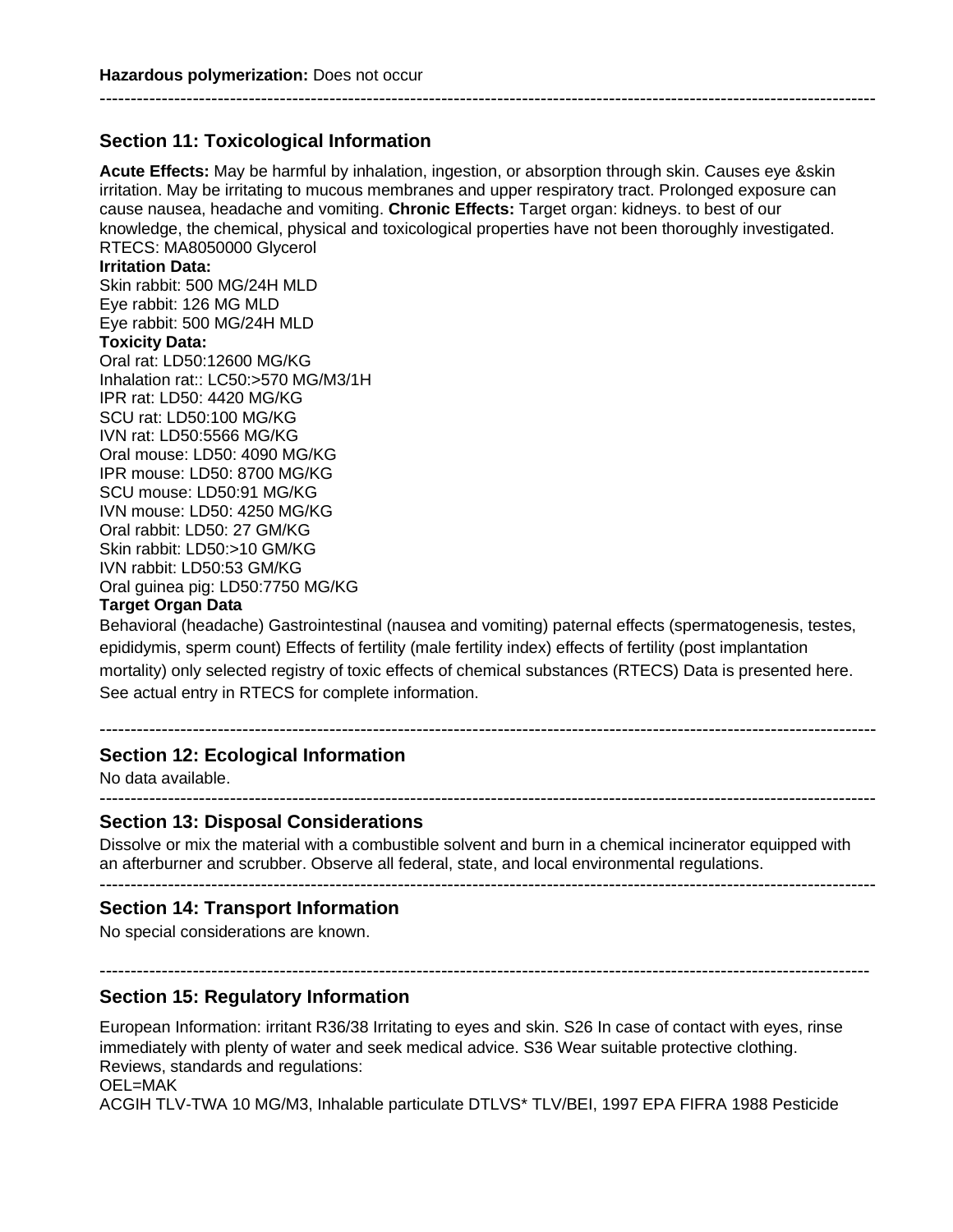subject to registration or re-registration MSHA standard: nuisance particulates (mist) DTLWS\* 3,20,1973 OSHA PEL (GEN INDU): 8H TWA 15 MG/M3, Total dust CFRGBR 29,1910.1000,1994 OSH PEL (GEN INDU): 8H TWA 5 MG/M3, Respirable fraction CFRGBR 29,1910.1000,1994 OSHA PEL (construction) :8H TWA 15 MG/M3, total dust CFRGBR 29,1926.55, 1994 OSHA PEL (construction): 8H TWA 5 MG/M3 total dust CFRGBR 29, 1926.55,1994 OSH PEL (shipyard): 8H TWA 5 MG/M3, Respirable fraction CFRGBR 29,1915.1000,1993 OSH PEL (shipyard): 8H TWA 15 MG/M3, total dust CFRGBR 29,1915.1000,1993 OEL-Australia: TWA 10 MG/M3 Jan 1993 OEL-Belgium: TWA 20 MG/M3 Jan 1993 OEL-Finland: TWA 10 MG/M3 Jan 1993 OEL-France: TWA 10 MG/M3 Jan 1993 OEL-The Netherlands: TWA 10 MG/M3 Jan 1993 OEL-United Kingdom: TWA 10 KG/M3 Jan 1993 OEL-Bulgaria, Colombia, Jordan, Korea, check ACGIH TLV OEL-New Zealand, Singapore, Vietnam check ACGIH TLV NOHS 1974: HZD 35085; NIS 358, TNF 86657; NOW 198: TNE 1085329 NOES 1983: HZD 35085; NIS 310; TNF 67054; NOS 215; TNE 2135546; TFE 1346631 EPA TSCA Section 8 (B) Chemical Inventory

EPA TSCA Section 8 (D) Unpublished health/safety studies EPA TSCA Test submission (TSCATS)

Data base June 1998.

### -----------------------------------------------------------------------------------------------------------------------------

### **Section 16: Other Information**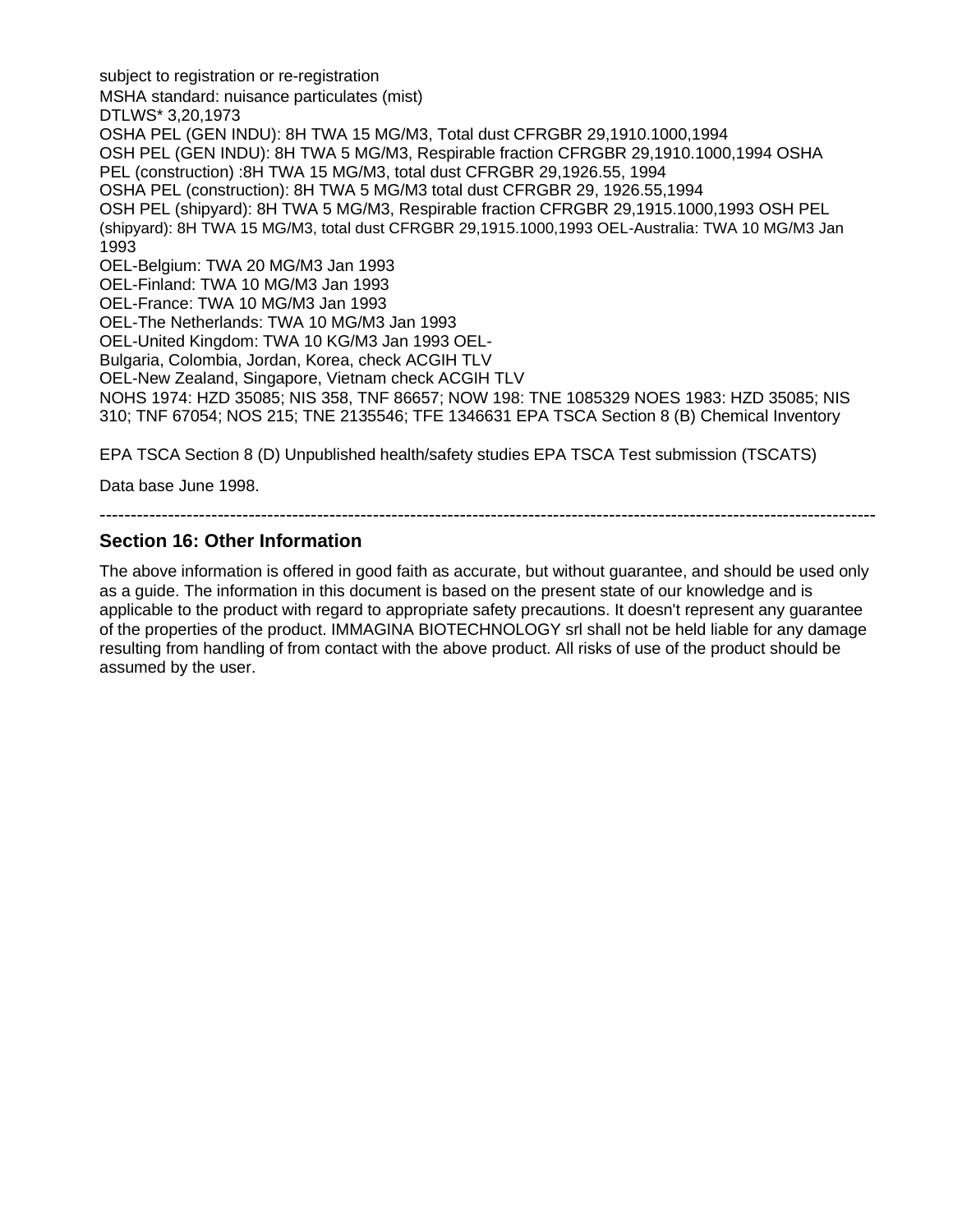### **Section 1: Company and Chemical Identification**

IMMAGINA BIOTECHNOLOGY srl, Via alla Cascata 56/C, 38123 Trento, Italy, Tel: +390461312018, info@immaginabiotech.com

**Chemical Name**: Dodecyl Sulfate (SDS). SDS is provided as a component of a aqueous solution (10%) (#RL001-9).

#### -----------------------------------------------------------------------------------------------------------------------------

## **Section 2: Composition and Information on Hazardous Ingredients**

| Component                                                 | <b>CAS No</b>  | % Wt         | <b>Hazardous</b> |  |
|-----------------------------------------------------------|----------------|--------------|------------------|--|
| Sodium Dodecyl Sulfate (SDS)                              | $151 - 21 - 3$ | $0.5 - 10\%$ | Yes              |  |
| Chemical Formula: C12H25NaO4S                             |                |              |                  |  |
| <b>Molecular Weight</b>                                   |                |              |                  |  |
| Appearance: SDS is provided as a component of a solution. |                |              |                  |  |
|                                                           |                |              |                  |  |

### **Section 3: Hazards Identification**

flammable.

#### Emergency Overview

Warning. Harmful if swallowed or inhaled. Causes irritation to skin, eyes and respiratory tract. May cause allergic skin or respiratory reaction. SDS is categorized as a flammable solid. The liquid solution provided is not



Health Rating 2 slight Flammability rating: 1 Reactivity Rating 0 Contact rating 3 – severe Protective equipment: eye protection, lab coat or apron, fume hood, gloves

**Potential health effects:** Causes irritation to respiratory tract. Symptoms may include coughing, shortness of breath. May cause allergic reaction in sensitive individuals.

#### **Target organs:** lungs

**Ingestion:** Large doses may cause gastrointestinal distress, nausea and diarrhea.

**Skin contact:** Mildly irritating to skin, causes dryness and a rash on continued exposure. May cause allergic skin reactions.

**Eye contact:** Causes irritation, redness and pain.

**Chronic exposure:** Chronic exposure may cause skin effects. **Pre-existing conditions:** Persons with preexisting disorders or impaired respiratory function may be more susceptible to the effects of the substance.

### **Section 4: First Aid Measures**

**Inhalation:** Remove to fresh air. If not breathing, give artificial respiration. If breathing is difficult, give oxygen. Get medical attention.

-----------------------------------------------------------------------------------------------------------------------------

**Ingestion:** Give large amounts of water to drink. Never give anything by mouth to an unconscious person. Get medical attention.

**Skin contact:** Immediately flush skin with copious amounts of soap and water. Remove contaminated clothing and shoes. Get medical attention. Wash and clean clothing and shoes before reuse.

**Eye contact:** Immediately flush eyes with copious amounts of water for 15 minutes, lifting lower and upper eyelids occasionally. Get medical immediate medical attention.

----------------------------------------------------------------------------------------------------------------------------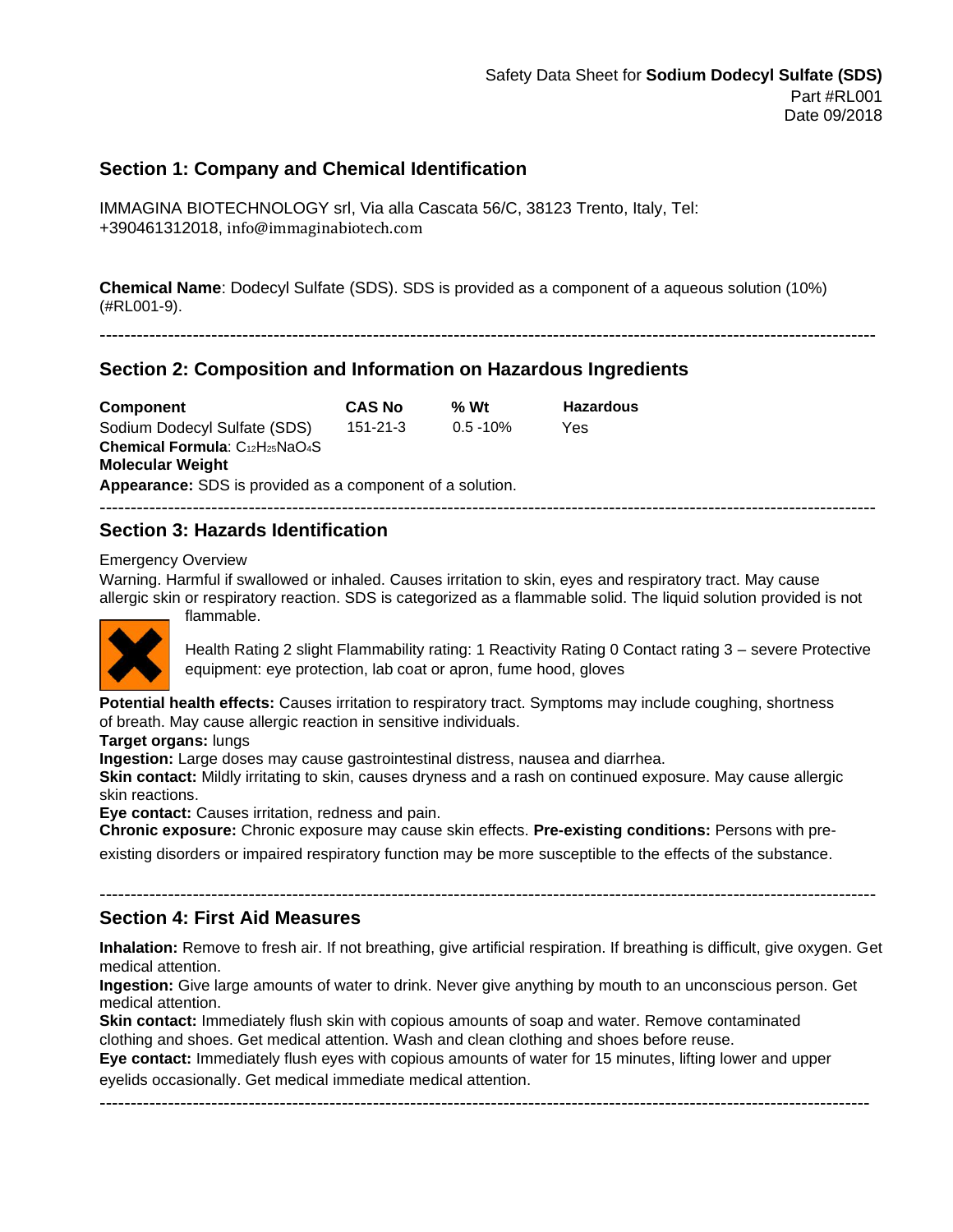## **Section 5: Fire Fighting Measures**

**Fire:** Solid SDS is categorized as a flammable solid.

**Explosion:** Solid SDS is a fine dust and may be an ignition source. **Flash Point:** The flash point of this solution has not been tested but should be greater than 100°C. **Extinguishing Media**: water, alcohol foam, carbon dioxide, dry chemical **Special fighting Procedures**: Wear full protective equipment, including an approved, selfcontained breathing apparatus. **Unusual fire or explosion hazards**: Emits toxic fumes when heated to decomposition. Can react with

oxidizing agents.

-----------------------------------------------------------------------------------------------------------------------------

### **Section 6: Accidental Release Measures**

#### **Spill/Release Information**:

Wear appropriate protective clothing such as gloves. Dike material with a suitable inert absorbent. Place in a suitable waste container. Avoid contact with skin and eyes.

#### **Waste Disposal Method**:

Depending on size of spill and degree of hazard it may be possible to dispose in drain with excess water. Scrub area of spill thoroughly with soap and water, rinse with plenty of water to drain.---------------------------------------

--------------------------------------------------------------------------------------

## **Section 7: Handling and Storage**

#### **Precautions to be taken in handling and storing**:

For protection of material, store away from oxidizing materials.

-----------------------------------------------------------------------------------------------------------------------------

### **Section 8: Exposure Controls/Personal Protection**

#### **Airborne Exposure Limits:** Not established

**Respiratory Protection**: Use appropriate respiratory protection approved by NIOSH or appropriate organization. **Ventilation**: Mechanical (general) or local exhaust as needed. **Protective gloves**: Yes **Eye protection**: Yes **Other protective clothing or Equipment**: Wear a lab coat. Have access to safety shower and eye wash. **Work/Hygienic practices**: Avoid contact with eyes skin and clothing. Wash thoroughly after handling. Avoid prolonged or repeated exposure.

-----------------------------------------------------------------------------------------------------------------------------

### **Section 9: Physical and Chemical Properties**

Appearance: clear or white cloudy liquid Odor: slight fatty odor. Solid SDS is soluble in water at 10 g/100 g water. Specific gravity of solid: 0.4 @15°C/4°C Percent volatiles by volume @21°C 0 No information of boiling point, melting point, vapor density, vapor pressure and evaporation rate. -----------------------------------------------------------------------------------------------------------------------------

### **Section 10: Stability and Reactivity**

**Stability**: stable under normal conditions **Conditions to avoid**: Strong oxidants, heat flames, ignition sources **Incompatibility (materials to avoid)**: Can react with oxidizing agents and acids. **Hazardous decomposition products**: Emits toxic fumes when heated to decomposition including carbon monoxide, carbon dioxide and sulfur oxides. **Hazardous polymerization**: Will not occur under normal conditions **Routes of entry**: Ingestion. Most of the hazards (such as irritation of lungs) associated with SDS are related to its powder form.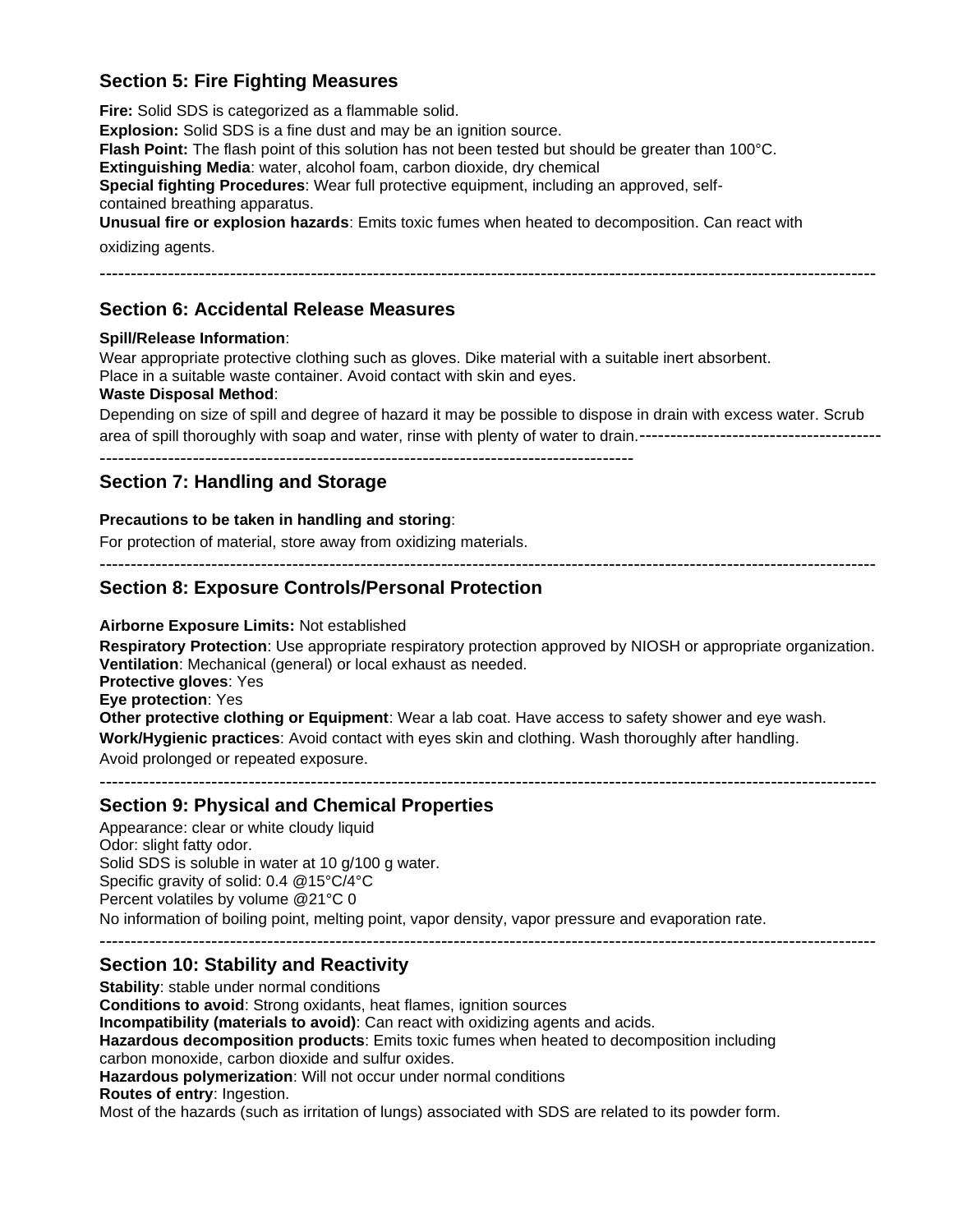**Health hazards**: May cause irritation of skin or eyes. To the best of our knowledge, the chemical, physical and toxicological properties have not been thoroughly investigated.

-----------------------------------------------------------------------------------------------------------------------------

## **Section 11: Toxicological Information**

**Toxicity Data**: Oral rat LD50: 1288 mg/kg; Inhalation rat LC50: > 3900 mg/kg; IPR-RAT LD50: 210 gm/kg, IVN-RAT LD50: 118 mg/kg; IPR-MUS LD50: 250 mg/kg; IVN-MUS LD50: 118 mg/kg **Irritation Data:** skin human, Standard Draize, 25 mg/24-hour, mild; eye rabbit, standard Draize, 250 µg, mild. Investigated as a mutagen, reproductive effector. **Reproductive Toxicity:** Has caused mutagenic and teratogenic effects on laboratory animals. **Threshold limit value (TLV)**: not available **Carcinogenicity**: None known or anticipated **IARC Category:** None **Signs and symptoms of overexposure**: Systemic symptoms: nausea, vomiting, chills, cramps and lethargy. -----------------------------------------------------------------------------------------------------------------------------

### **Section 12: Ecological Information**

Environmental Fate: No information available.

Environmental toxicity: 96 hr LC50 fathead minnow (fry): 10.2 mg/L; (juvenile): 17 mg/L; (adult): 22.5 mg/L; 96 hour LC50 rainbow trout: 4.6 mg/L (Static)

-----------------------------------------------------------------------------------------------------------------------------

### **Section 13: Disposal Considerations**

Dispose of material and container in accordance with appropriate federal, state and local laws. Recover and recycle if possible. Processed material may require different disposal methods.

-----------------------------------------------------------------------------------------------------------------------------

## **Section 14: Transport Information**

Domestic (Land, D.O.T) No special precautions required for this solution.

----------------------------------------------------------------------------------------------------------------------------

### **Section 15: Regulatory Information**

Inventory Status: TSCA: Yes EC: Yes Japan: Yes Australia: Yes Canada Korea: Yes DSL: Yes NDSL No Phil. Yes SARA 302: RQ: No TPQ: No Sara 313: List: No Chemical Category: No CERCLA No RCRA261.33 No TSCA8(d) No Chemical weapons convention: No TSCA 12(b): No CDTA: No SARA 311/312: Acute Yes chronic: Yes Fire: Yes Pressure: No Reactivity: No Australian Hazchem code: None allocated. Poison schedule: None allocated. WHMIS: This MSDS contains the information required by the Controlled Products Regulations.

### **Section 16: Other Information**

Label hazard warning: WARNING! harmful if swallowed or inhaled. Causes irritation to skin, eyes and respiratory tract. May caused allergic skin or respiratory reaction. Flammable solid.

Label Precautions: Do not breathe dust. Avoid contract with skin and clothing. Wash thoroughly and handling. Use only in well ventilated area. Keep container closed. Keep away from heat, sparks and flame. Product Use: Laboratory reagent

-----------------------------------------------------------------------------------------------------------------------------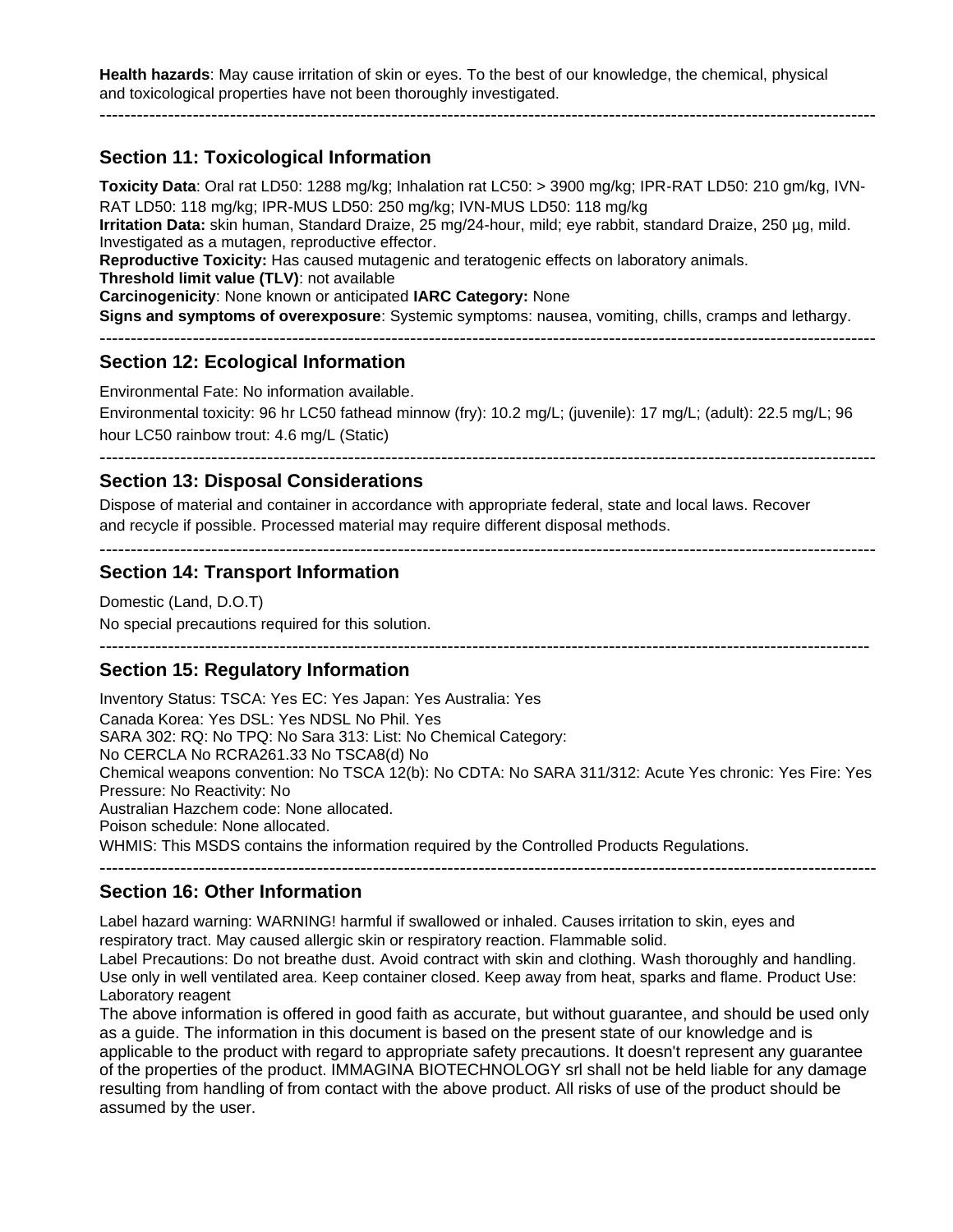### **Section 1: Company and Chemical Identification**

IMMAGINA BIOTECHNOLOGY srl, Via alla Cascata 56/C, 38123 Trento, Italy, Tel: +390461312018, [info@immaginabiotech.com](mailto:info@immaginabiotech.com)

This MSDS contains information about 10% Triton X-100 and applies to *IMMAGINA BIOTECHNOLOGY* products supplied as aqueous solutions B-buffer (BB, #RL001-3), Lysis buffer (LB, #RL001-1) and W-buffer (WB, #RL001-4).

**Chemical Name**: 10% Triton X-100

#### **Section 2: Composition and Information on Hazardous Ingredients**

| Component    | CAS No                                       | %Wt |
|--------------|----------------------------------------------|-----|
| Triton X-100 | $9002 - 93 - 1$                              | 10% |
| Synonyms     | Polyoxyethylene(10) glycol octylphenyl ether |     |
| Water        |                                              | 90% |

### **Section 3: Hazards Identification**

Risk phrases: Harmful if swallowed or may cause serious damage to eyes. May be respiratory tract and skin irritant. May cause long term adverse effects in aquatic environment. Toxic to aquatic organisms.

-----------------------------------------------------------------------------------------------------------------------------

-----------------------------------------------------------------------------------------------------------------------------

Health: 2 Flammability: 0 Stability/Reactivity: 0

### **Section 4: First Aid Measures**

**Inhalation:** If inhaled, remove to fresh air. If not breathing, give artificial respiration. If breathing is difficult, give oxygen. Obtain medical assistance.

**Ingestion:** Obtain medical assistance if ingested. Medical supervision for at least 48 hours if ingested. **Skin contact:** Immediately flush skin with plenty of water. Cover irritated skin with an emollient. Remove contaminated clothing and shoes. Wash skin with cold water. Wash and/or clean clothing and shoes before reuse. Obtain medical assistance.

**Eye contact:** Check for and remove contact lenses. Immediately flush eyes with plenty of water (may be cold) for at least 15-20 minutes. Obtain medical assistance.

#### **Health Effects and Symptoms**

**Inhalation:** May be an irritant. Provide with fresh air. Monitor for symptoms if exposed.

**Skin contact:** May be a skin irritant.

**ye contact:** Eye irritant, rinse with running water.

----------------------------------------------------------------------------------------------------------------------------

### **Section 5: Fire Fighting Measures**

**Fire:** May be combustible at high temperature; slight fire hazard when solid form is exposed to flame. **Extinguishing media:** water spray, dry chemical, alcohol foam, or carbon dioxide. Do not use water jet. **Explosion:** Not considered an explosion hazard.

**Hazardous decomposition:** Carbon monoxide, carbon dioxide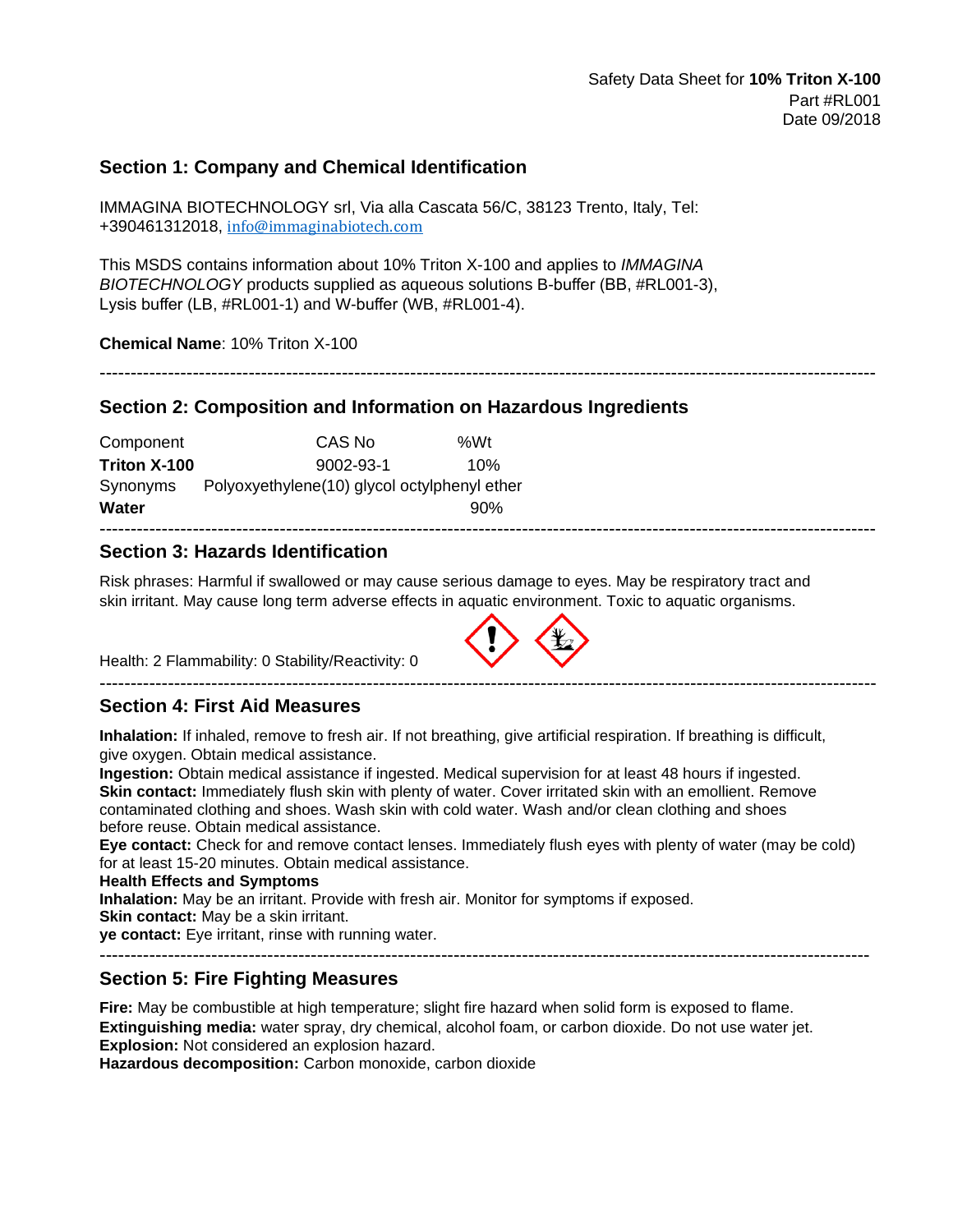**Special fire fighting procedures:** Fire fighters should wear NIOSH or equivalent approved positive pressure self-contained breathing apparatus and full protective gear. NFPA Ratings: Health 2 Flammability: 0 Reactivity: 0

--------------------------------------------------------------------------------------------------------------------------

### **Section 6: Accidental Release Measures**

Remove all ignition sources. Ventilate area of leak or spill. Wear appropriate personal protective equipment. Place in a suitable container for reclamation or disposal, using a method that does not generate dust. **Personal Protection:** Wear splash goggles or safety glasses. Wear lab coat or protective suit, dust respirator, boots, gloves. If large spill and material has dried use self-contained breathing apparatus and avoid inhalation.

-----------------------------------------------------------------------------------------------------------------------------

## **Section 7: Handling and Storage**

**Handling:** Avoid heat and sources of ignition. Thoroughly clean used containers before disposal. Do not ingest. Do not breathe dust. Wear suitable protective laboratory clothing/equipment. If ingested Obtain medical assistance. Avoid contact with skin, eyes and clothing. Avoid incompatibles such as oxidizing agents. **Storage:** No special requirements

-----------------------------------------------------------------------------------------------------------------------------

### **Section 8: Exposure Controls/Personal Protection**

**Airborne exposure limits:** None established **Respiratory protection**: dust respirator. **Ventilation**: use process enclosures, local exhaust ventilation, or engineering controls if material solidifies. **Personal Protective Equipment:** Labcoat, gloves, safety glasses or goggles. **Hygiene:** Wash hands before eating or drinking. Avoid contact with eyes. -----------------------------------------------------------------------------------------------------------------------------

-----------------------------------------------------------------------------------------------------------------------------

### **Section 9: Physical and Chemical Properties**

Clear to hazy liquid. Mild odor. Flash point greater than 100°C.

### **Section 10: Stability and Reactivity**

**Stability**: Stable **Incompatibility**: unknown **Hazardous decomposition products**: carbon oxides **Hazardous polymerization**: Will not occur -----------------------------------------------------------------------------------------------------------------------------

### **Section 11: Toxicological Information**

**Chronic Effects:** Repeated or prolonged exposure is not known to aggravate medical condition **Irritation Data:** Skin, lung and eye irritant. No data available. **Toxicity Data:** Toxic for fish **Carcinogenic, mutagenic, reproductive and teratogenic effects**: Unknown. Draize test, rabbit, eye: 10 µl of 100%/24H moderate Draize test, rabbit, skin: 500 µl of 100%/24H mild. Oral, rat: LD50 for 100%: 1800 mg/kg; 1900 or 3800 mg/kg -----------------------------------------------------------------------------------------------------------------------------

### **Section 12: Ecological Information**

**Ecotoxicity:** Not available; Fish toxicity: bluegill TL (96 hour) Dynamic bioassay: > 10 mg.l Static bioassay: 12 mg/l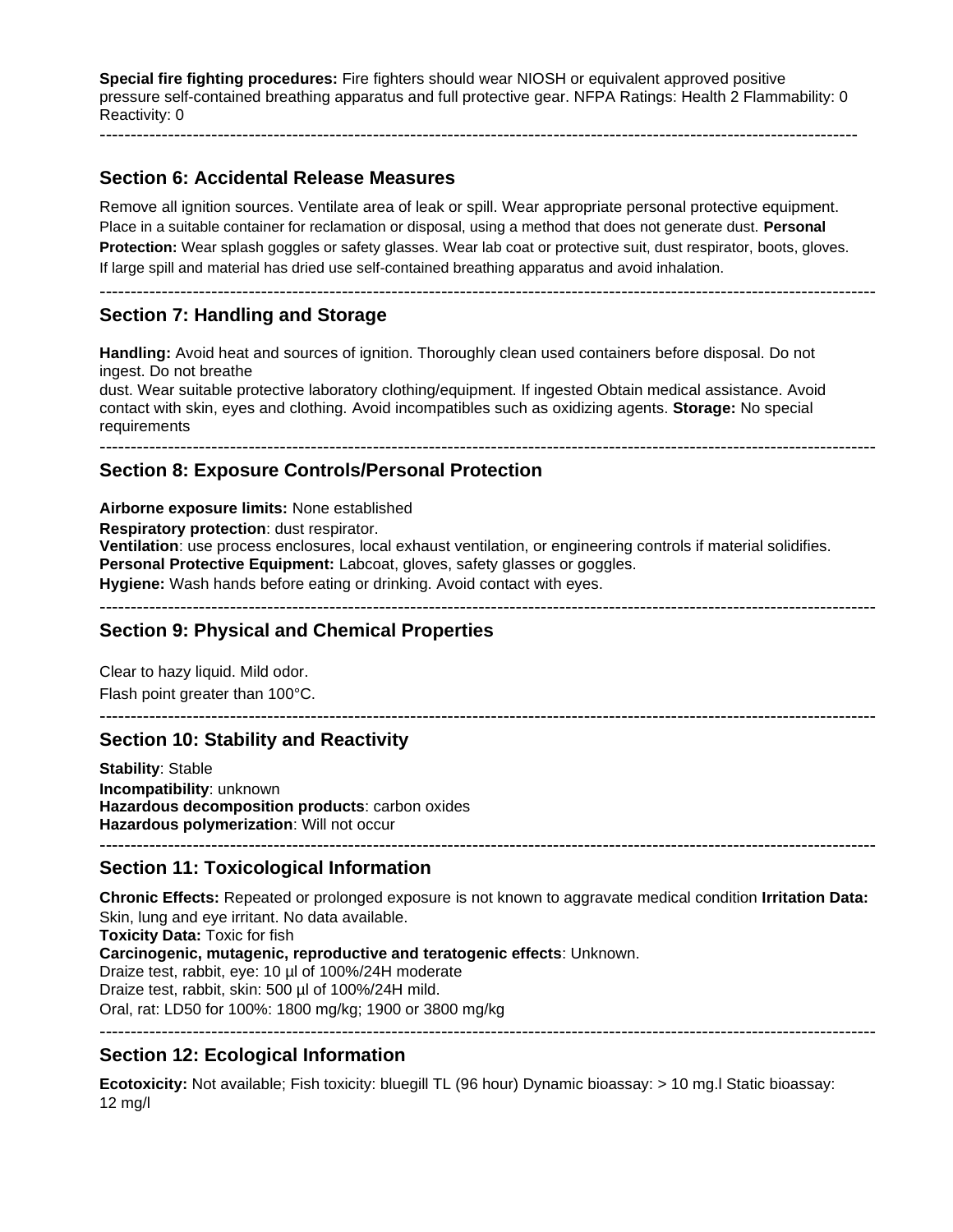## **Section 13: Disposal Considerations**

Dispose material and container in accordance with appropriate federal, state and local laws and regulations. Recover and recycle if possible. Processed material may require different disposal methods.

-----------------------------------------------------------------------------------------------------------------------------

### **Section 14: Transport Information**

No special considerations are known. No UN number. Not controlled under ADR (land, road/railway, IMDG (sea) or IATA (air) or ADN. No transport class or packaging group.

----------------------------------------------------------------------------------------------------------------------------

#### **Section 15: Regulatory Information**

Not listed under SARA 302/304 RQ, TPQ 311/312 or 313 list or category. Listed in inventory of TSCA, EC, Japan and Australia

Listed on Canada's DSL. WHMIS classification of D2B.

Not listed under Clean Water Act (CWA) parts 307, 311

No present on state lists for CA, PA, MN, MA, NJ or FL

Not listed under Clean air act (CAA) part112 (toxic, flammable or release prevention not found) Not listed as class 1 or class 2 ozone depletory.

Water hazard cleas: Class 1; slightly hazardous for water.

-----------------------------------------------------------------------------------------------------------------------------

### **Section 16: Other Information**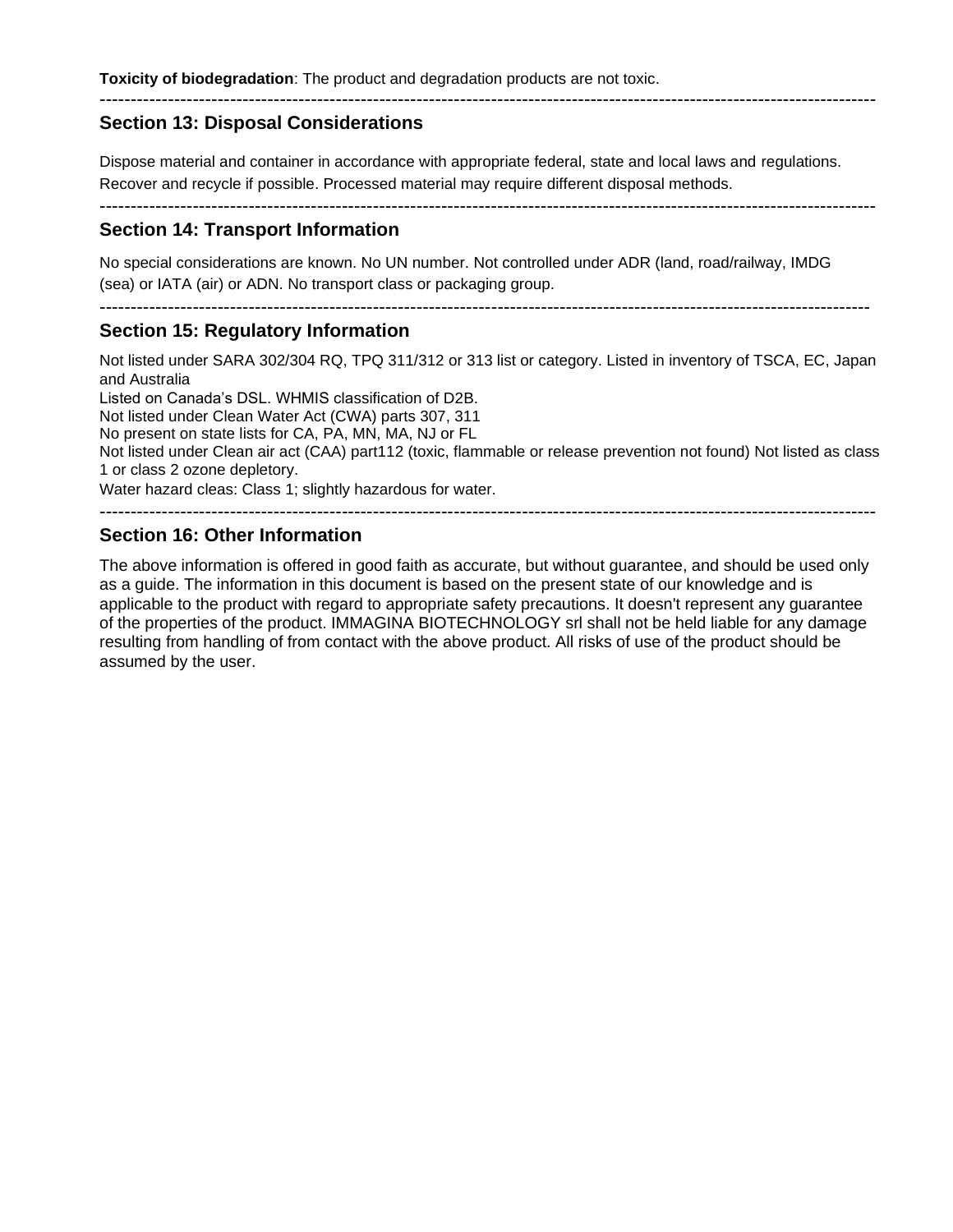### **Section 1: Company and Chemical Identification**

IMMAGINA BIOTECHNOLOGY srl, Via alla Cascata 56/C, 38123 Trento, Italy, Tel: +390461312018, info@immaginabiotech.com

**Chemical Name:** Sodium Hydroxide

This MSDS contains information about Sodium Hydroxide and applies to *IMMAGINA BIOTECHNOLOGY* products OH-buffer (OH) (#RL001-14).

-----------------------------------------------------------------------------------------------------------------------------

### **Section 2: Composition and Information on Hazardous Ingredients**

| Component        | CAS No    | Concentration |
|------------------|-----------|---------------|
| Sodium Hydroxide | 1310-73-2 | $0.1 - 1M$    |

Synonyms Caustic Soda; Soda Lye; White Caustic.

-----------------------------------------------------------------------------------------------------------------------------

### **Section 3: Hazards Identification**

Appearance: clear liquid. **Danger!** Causes eye and skin burns. May cause severe respiratory tract irritation with possible burns. May cause severe digestive tract irritation with possible burns. Corrosive to aluminum. Eye contact may result in permanent eye damage.

**Target Organs**: Eyes, skin, mucous membranes.

#### **Potential Health Effects**

**Eye**: Causes eye burns. May cause lacrimation (tearing), blurred vision, and photophobia. May cause chemical conjunctivitis and corneal damage.

**Skin**: Causes skin burns. May cause deep, penetrating ulcers of the skin. May cause skin rash (in milder cases), and cold and clammy skin with cyanosis or pale color.

**Ingestion**: May cause severe and permanent damage to the digestive tract. Causes gastrointestinal tract burns. May cause perforation of the digestive tract. Causes severe pain, nausea, vomiting, diarrhea, and shock. May cause systemic effects.

**Inhalation**: Irritation may lead to chemical pneumonitis and pulmonary edema. Causes severe irritation of upper respiratory tract with coughing, burns, breathing difficulty, and possible coma. Causes chemical burns to the respiratory tract. Aspiration may lead to pulmonary edema. May cause systemic effects. **Chronic**: Prolonged or repeated skin contact may cause dermatitis. Effects may be delayed.

-----------------------------------------------------------------------------------------------------------------------------

#### **Section 4: First Aid Measures**

**Eyes:** In case of contact, immediately flush eyes with plenty of water for at least 15 minutes. Get medical aid immediately.

**Skin:** In case of contact, immediately flush skin with plenty of water for at least 15 minutes while removing contaminated clothing and shoes. Get medical aid immediately. Wash clothing before reuse. **Ingestion:** If swallowed, do NOT induce vomiting. Get medical aid immediately. If victim is fully conscious, give a cupful of water. Never give anything by mouth to an unconscious person. **Inhalation:** If inhaled, remove to fresh air. If not breathing, give artificial respiration. If breathing is difficult,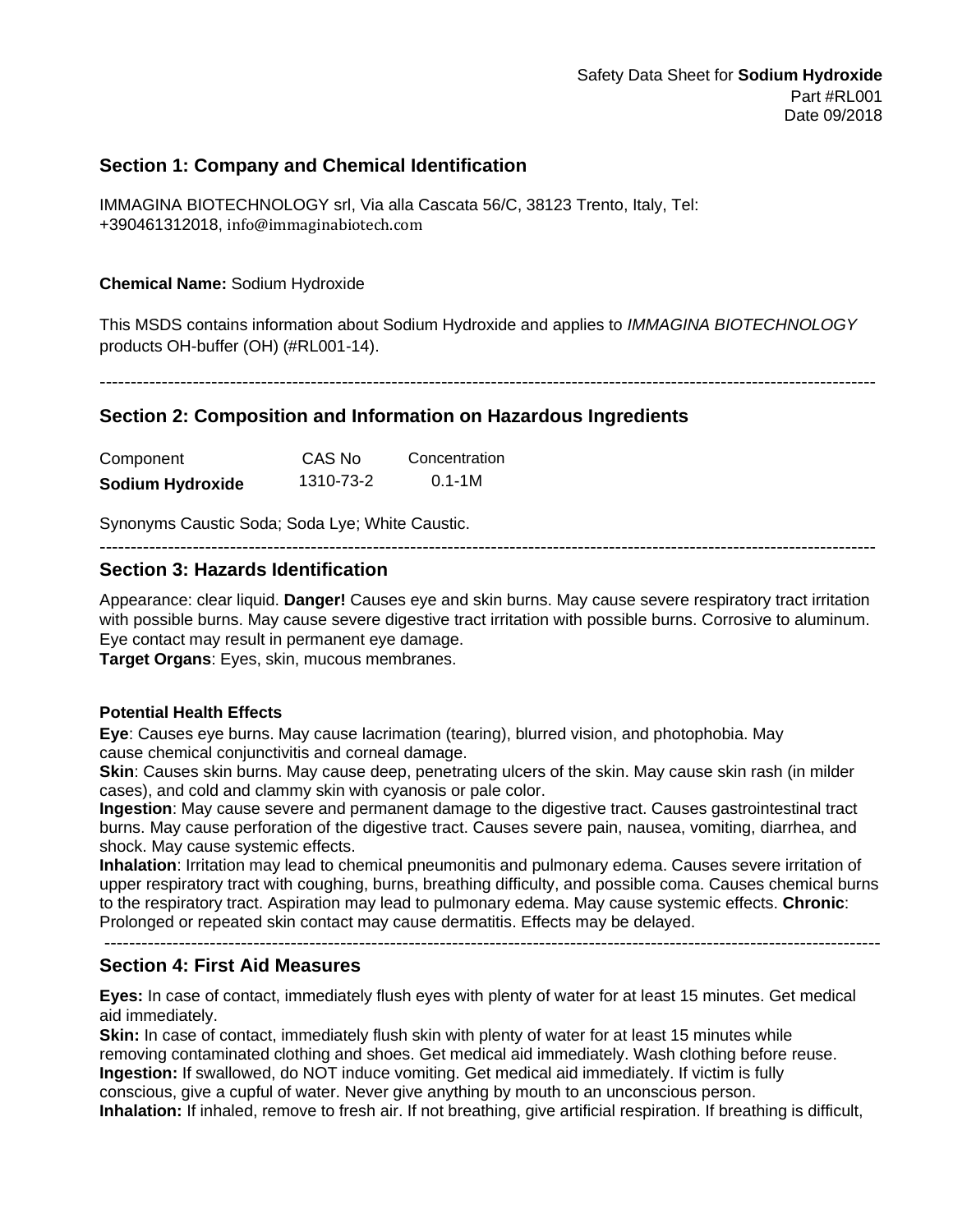### **Section 5: Fire Fighting Measures**

**General Information:** As in any fire, wear a self -contained breathing apparatus in pressure-demand, MSHA/NIOSH (approved or equivalent), and full protective gear. Use water spray to keep fireexposed containers cool. Contact with metals may evolve flammable hydrogen gas. **Extinguishing Media:** Use water spray to cool fire-exposed containers. Substance is noncombustible; use agent most appropriate to extinguish surrounding fire. **Flash Point:** Not applicable. **Autoignition Temperature:** Not applicable. **Explosion Limits, Lower:**Not available. **Upper:** Not available. **NFPA Rating:** (estimated) Health: 3; Flammability: 0; Instability: 1 -----------------------------------------------------------------------------------------------------------------------------

----------------------------------------------------------------------------------------------------------------------------

### **Section 6: Accidental Release Measures**

**General Information:** Use proper personal protective equipment as indicated in Section 8. **Spills/Leaks:**  Absorb spill with inert material (e.g. vermiculite, sand or earth), then place in suitable container. Avoid runoff into storm sewers and ditches which lead to waterways. Clean up spills immediately, observing precautions in the Protective Equipment section. Provide ventilation.

-----------------------------------------------------------------------------------------------------------------------------

### **Section 7: Handling and Storage**

**Handling:** Wash thoroughly after handling. Do not get in eyes, on skin, or on clothing. Keep container tightly closed. Discard contaminated shoes. Use only with adequate ventilation. Do not breathe spray or mist. **Storage:** Keep container closed when not in use. Store in a cool, dry, well-ventilated area away from incompatible substances. Keep away from strong acids. Keep away from metals. Keep away from flammable liquids. Keep away from organic halogens.

-----------------------------------------------------------------------------------------------------------------------------

### **Section 8: Exposure Controls/Personal Protection**

**Engineering Controls:** Use process enclosure, local exhaust ventilation, or other engineering controls to control airborne levels below recommended exposure limits. Facilities storing or utilizing this material should be equipped with an eyewash facility and a safety shower. **Exposure Limits**

| <b>Chemical Name</b>                                             | <b>ACGIH</b> | <b>NIOSH</b> | <b>OSHA - Final PELS</b> |
|------------------------------------------------------------------|--------------|--------------|--------------------------|
| Sodium hydroxide   2 mg/m3 Ceiling   10 mg/m3 IDLH   2 mg/m3 TWA |              |              |                          |

**OSHA Vacated PELs:** Water: No OSHA Vacated PELs are listed for this chemical. Sodium hydroxide: No OSHA Vacated PELs are listed for this chemical.

#### **Personal Protective Equipment**

**Eyes:** Wear chemical goggles.

**Skin:** Wear appropriate protective gloves to prevent skin exposure.

**Clothing:** Wear appropriate protective clothing to prevent skin exposure.

**Respirators:** A respiratory protection program that meets OSHA's 29 CFR 1910.134 and ANSI Z88.2 requirements or European Standard EN 149 must be followed whenever workplace conditions warrant a respirator's use.

-----------------------------------------------------------------------------------------------------------------------------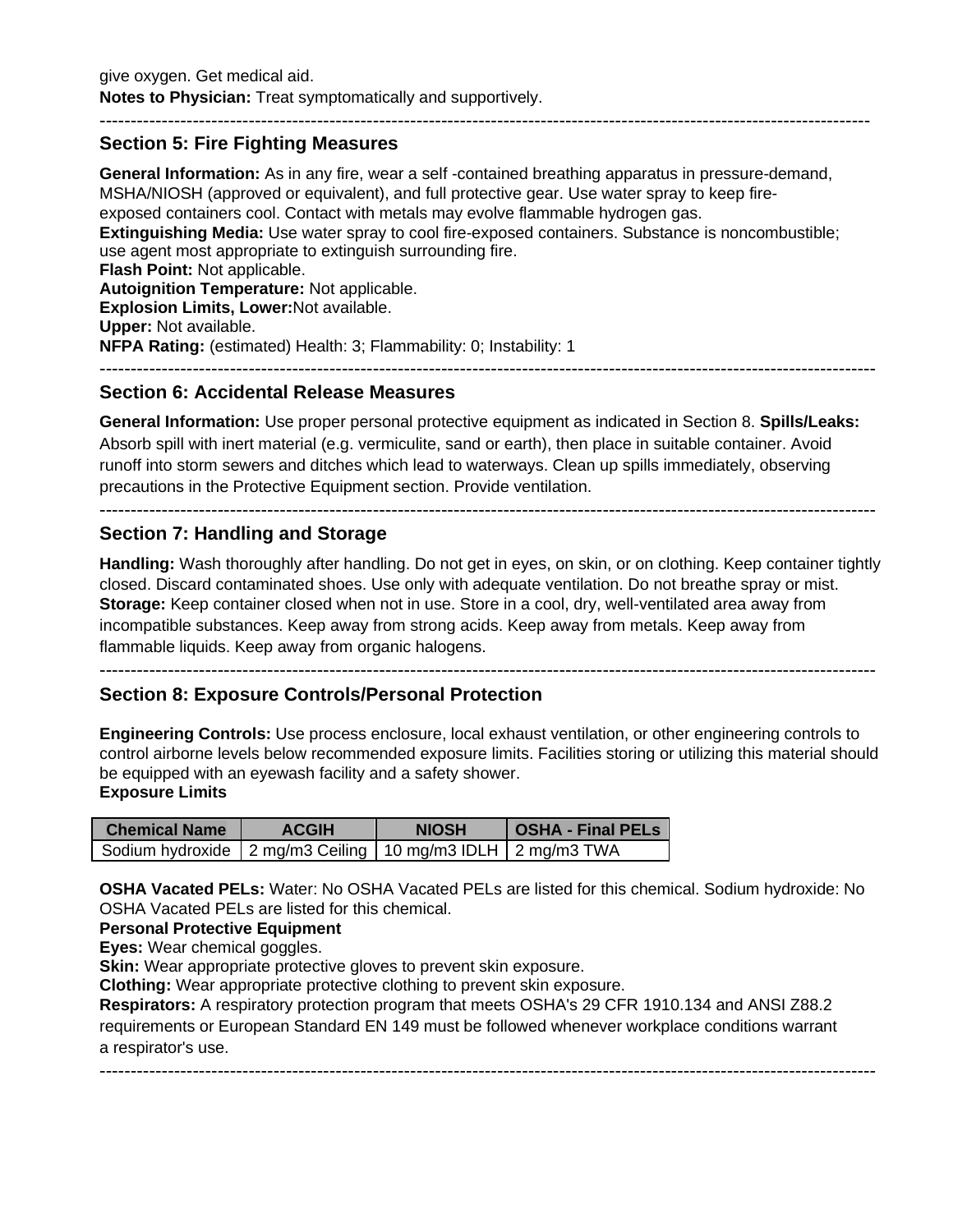## **Section 9: Physical and Chemical Properties**

**Physical State:** Liquid **Appearance:** clear **Odor:** none reported **pH:** Alkaline **Vapor Pressure:** 14 mm Hg **Vapor Density:** >1.0 **Evaporation Rate:**Not available. **Viscosity:** >1 (ether=1) **Boiling Point:** 212 deg F **Freezing/Melting Point:**32 deg F **Decomposition Temperature:**Not available. **Solubility:** Soluble. **Specific Gravity/Density:**1.0 **Molecular Formula:**NaOH **Molecular Weight:**Not available. -----------------------------------------------------------------------------------------------------------------------------

### **Section 10: Stability and Reactivity**

**Chemical Stability:** Stable at room temperature in closed containers under normal storage and handling conditions. **Conditions to Avoid:** Acids. **Incompatibilities with Other Materials:** Metals, acids, aluminum, tin, zinc. **Hazardous Decomposition Products:** Toxic fumes of sodium oxide. **Hazardous Polymerization:** Will not occur.

-----------------------------------------------------------------------------------------------------------------------------

### **Section 11: Toxicological Information**

#### **LD50/LC50:**

Draize test, rabbit, eye: 400 ug Mild; Draize test, rabbit, eye: 1% Severe; Draize test, rabbit, eye: 50 ug/24H Severe; Draize test, rabbit, eye: 1 mg/24H Severe; Draize test, rabbit, skin: 500 mg/24H Severe; **Carcinogenicity:** Not listed by ACGIH, IARC, NIOSH, NTP, or OSHA.

**Epidemiology:** No information found.

**Teratogenicity:** No information found.

**Reproductive Effects:** No information found.

**Neurotoxicity:** No information found.

**Mutagenicity:** No information found.

**Other Studies:** See actual entry in RTECS for complete information.

-----------------------------------------------------------------------------------------------------------------------------

### **Section 12: Ecological Information**

No data available.

#### -----------------------------------------------------------------------------------------------------------------------------

### **Section 13: Disposal Considerations**

Chemical waste generators must determine whether a discarded chemical is classified as a hazardous waste. US EPA guidelines for the classification determination are listed in 40 CFR Parts 261.3. Additionally, waste generators must consult state and local hazardous waste regulations to ensure complete and accurate classification.

**RCRA P-Series:** None listed.

**RCRA U-Series:** None listed.

-----------------------------------------------------------------------------------------------------------------------------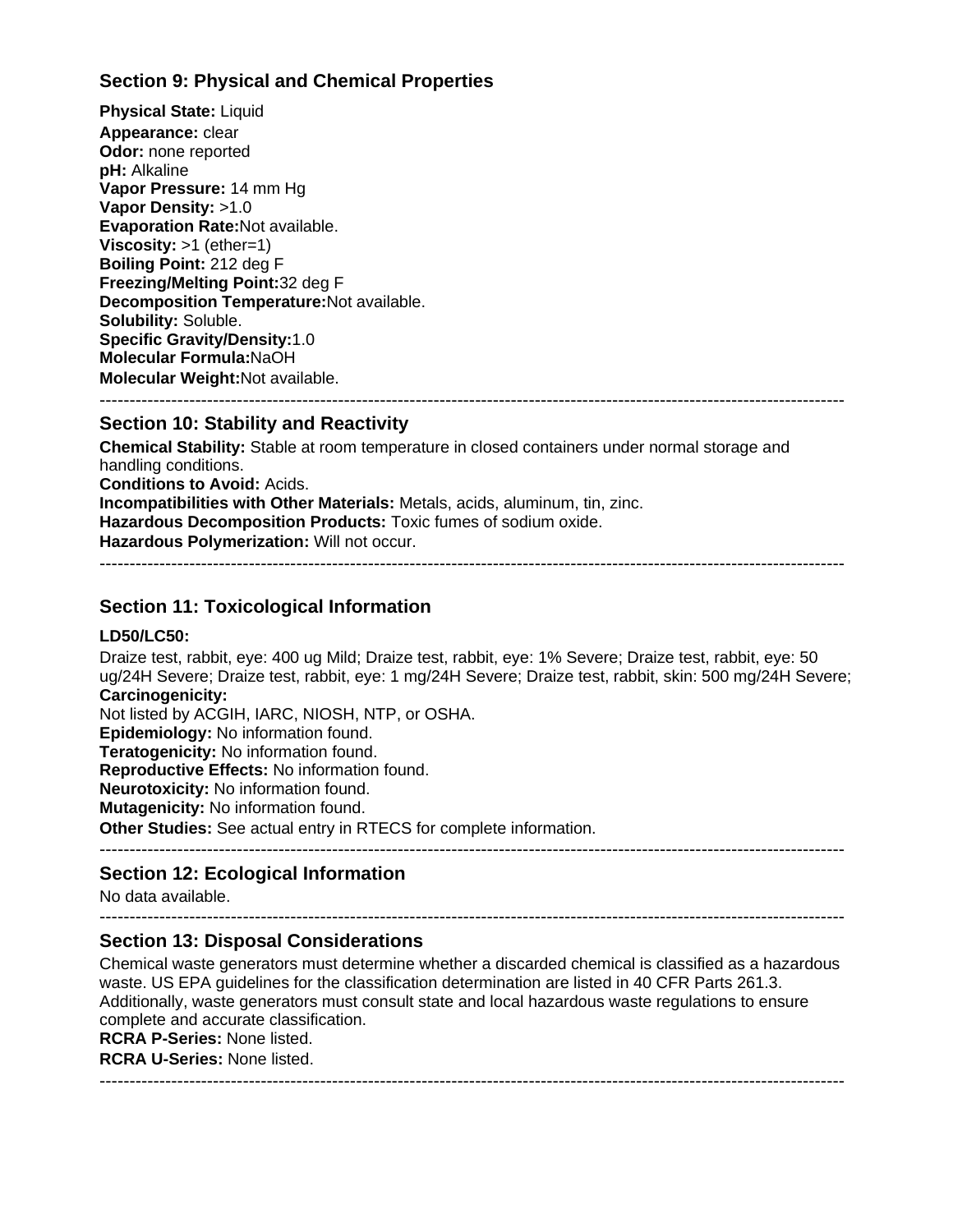## **Section 14: Transport Information**

US DOT Information: Proper shipping name: Sodium Hydroxide, Solid Hazard Class: 8 Packaging group: II UN Number: UN1823 IATA: Proper shipping name: Sodium Hydroxide, Solid Hazard Class: 8 Packing group: II UN Number: UN1823 IMO: Proper shipping name: Sodium Hydroxide, Solid Class: 8 UN Number: UN1823 Packing group: II Marine Pollutant: No Canadian TDG: Proper shipping name: Sodium Hydroxide, Solid ----------------------------------------------------------------------------------------------------------------------------

## **Section 15: Regulatory Information**

### **US FEDERAL**

**TSCA**

CAS# 1310-73-2 is listed on the TSCA inventory.

### **Health & Safety Reporting List**

None of the chemicals are on the Health & Safety Reporting List.

### **Chemical Test Rules**

None of the chemicals in this product are under a Chemical Test Rule.

#### **Section 12b**

None of the chemicals are listed under TSCA Section 12b.

**TSCA Significant New Use Rule**

None of the chemicals in this material have a SNUR under TSCA. **SARA**

### **CERCLA Hazardous Substances and corresponding RQs**

CAS# 1310-73-2: 1000 lb final RQ; 454 kg final RQ

**SARA Section 302 Extremely Hazardous Substances** 

None of the chemicals in this product have a TPQ.

### **SARA Codes**

CAS # 1310-73-2: acute, reactive.

#### **Section 313**

No chemicals are reportable under Section 313.

#### **Clean Air Act:**

This material does not contain any hazardous air pollutants. This material does not contain any Class 1 Ozone depletors. This material does not contain any Class 2 Ozone depletors.

### **Clean Water Act:**

CAS# 1310- 73-2 is listed as a Hazardous Substance under the CWA. None of the chemicals in this product are listed as Priority Pollutants under the CWA. None of the chemicals in this product are listed as Toxic Pollutants under the CWA.

### **OSHA:**

None of the chemicals in this product are considered highly hazardous by OSHA.

### **STATE**

CAS# 1310-73-2 can be found on the following state right to know lists: California, New Jersey, Pennsylvania, Minnesota, Massachusetts.

California No Significant Risk Level: None of the chemicals in this product are listed.

### **European/International Regulations**

**European Labeling in Accordance with EC Directives Hazard Symbols:**

### C **Risk Phrases:**

R 34 Causes burns.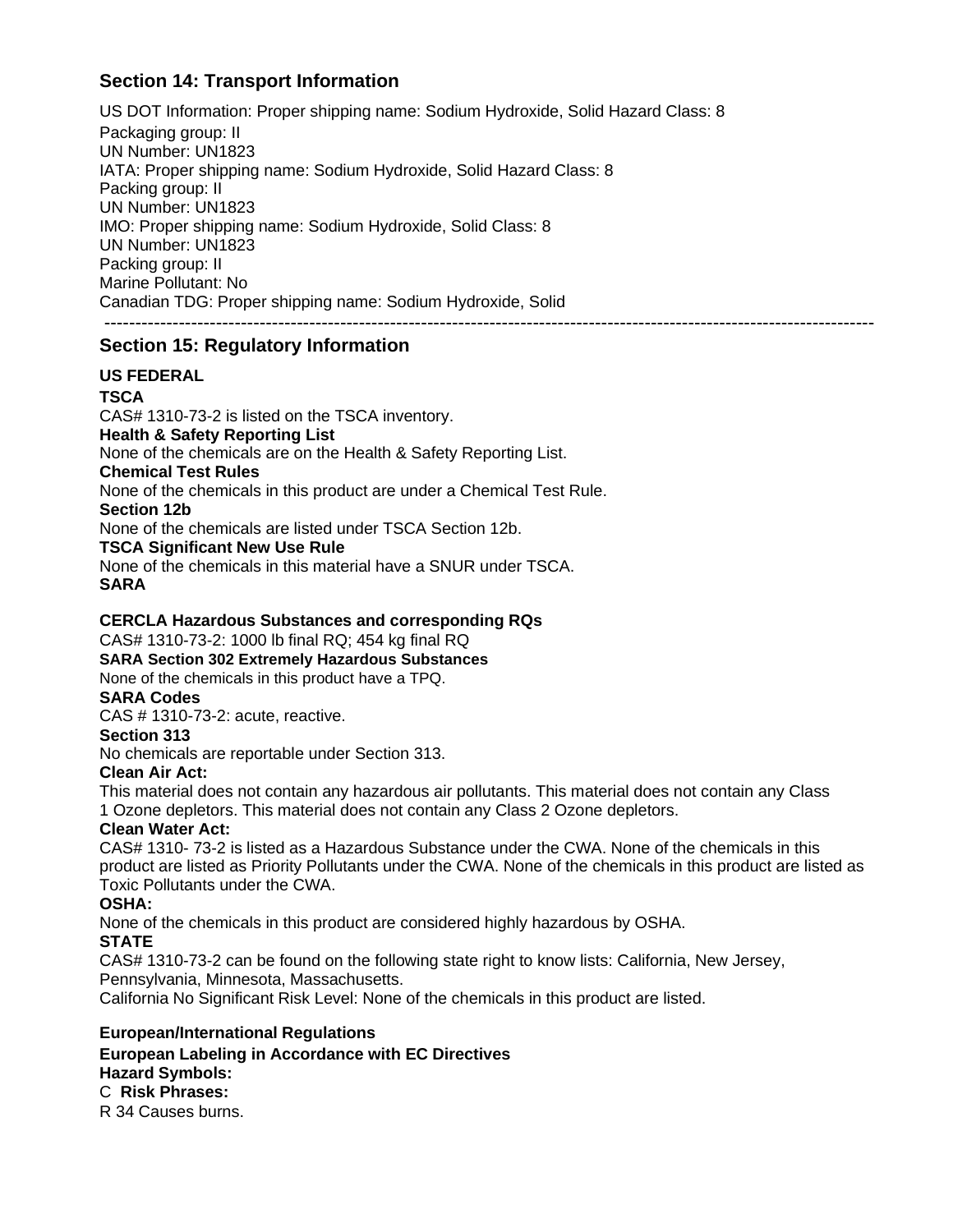#### **Safety Phrases:**

S 26 In case of contact with eyes, rinse immediately with plenty of water and seek medical advice. S 37/39 Wear suitable gloves and eye/face protection. S 45 In case of accident or if you feel unwell, seek medical advice immediately (show the label where possible). **WGK (Water Danger/Protection)** CAS# 1310-73-2: 1 **Canada - DSL/NDSL** CAS# 1310-73-2 is listed on Canada's DSL List. **Canada - WHMIS** This product has a WHMIS classification of E. **Canadian Ingredient Disclosure List** CAS# 1310-73-2 is listed on the Canadian Ingredient Disclosure List. **Exposure Limits** CAS# 1310-73-2: OEL -AUSTRALIA:TWA 2 mg/m3 OEL-BELGIUM:STEL 2 mg/m3 OEL-DENMARK:TWA 2 mg/m3 OEL-FINLAND:TWA 2 mg/m3 OEL-FRANCE:TWA 2 mg /m3 OEL-GERMANY:TWA 2 mg/m3 OEL-JAPAN:STEL 2 mg/m3 OEL-THE NETHERLA NDS:TWA 2 mg/m3 OEL-THE PHILIPPINES:TWA 2 mg/m3 OEL-SWEDEN:TWA 2 mg/ m3 OEL-SWITZERLAND:TWA 2 mg/m3;STEL 4 mg/m3 OEL -THAILAND:TWA 2 mg/m3 OEL - TURKEY:TWA 2 mg/m3 OEL-UNITED KINGDOM:TWA 2 mg/m3;STEL 2 mg/m3 OEL IN BULGARIA, COLOMBIA, JORDAN, KOREA check ACGIH TLV OEL IN NEW ZEALAND, SINGAPORE, VIETNAM check ACGI TLV -----------------------------------------------------------------------------------------------------------------------------

### **Section 16: Other Information**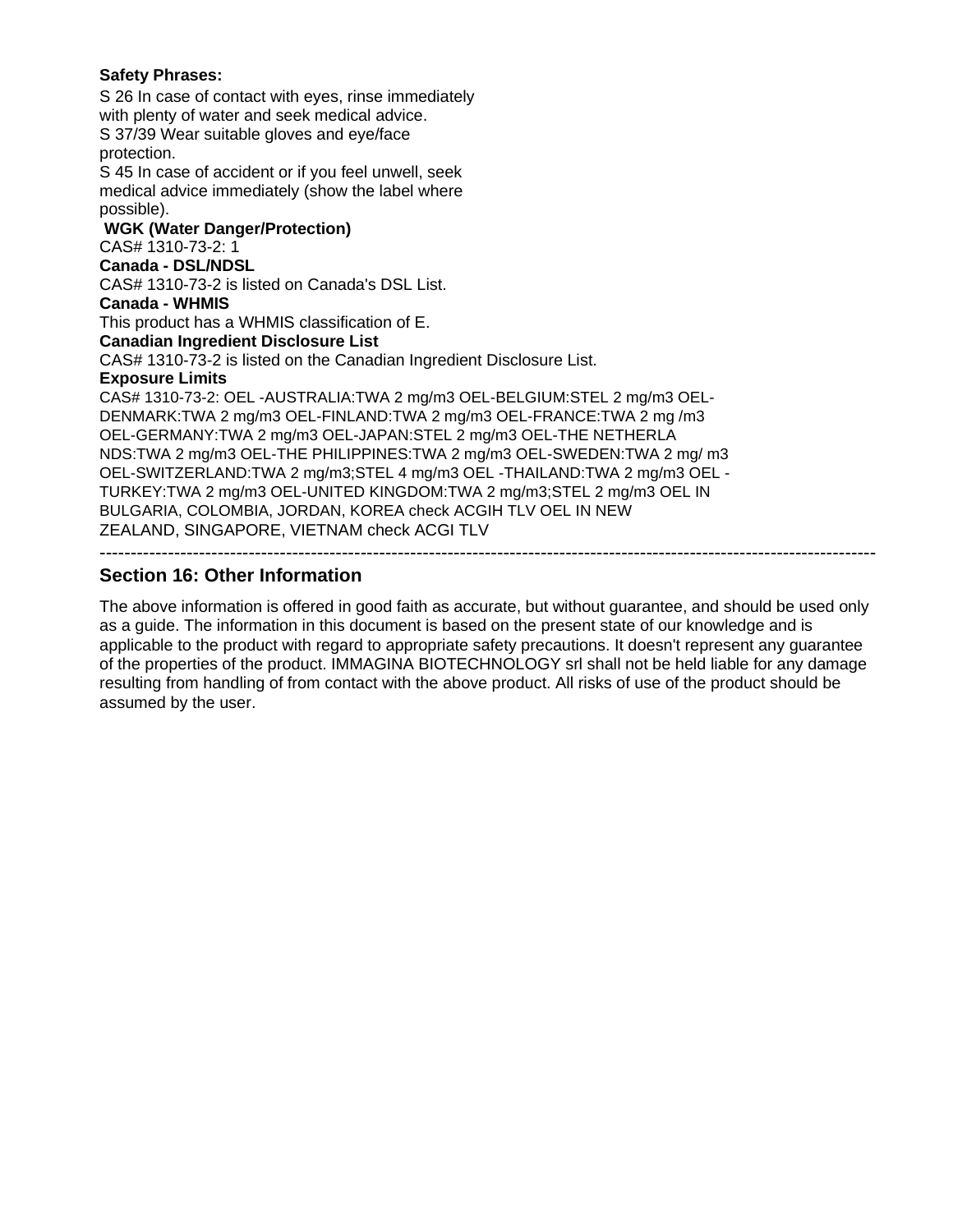Safety Data Sheet for **Cycloheximide** Part #RL001 Date 09/2018

### **Section 1: Company and Chemical Identification**

IMMAGINA BIOTECHNOLOGY srl, Via alla Cascata 56/C, 38123 Trento, Italy, Tel: +390461312018, info@immaginabiotech.com

#### **Chemical Name:** Cycloheximide

This MSDS contains information about Cycloheximide and applies to *IMMAGINA BIOTECHNOLOGY* products supplied as aqueous solutions containing 20  $\mu q/mL$  Cycloheximide as Lysis Buffer (LB) (#RL001-1) and W-Buffer (WB) (#RL001-4).

#### -----------------------------------------------------------------------------------------------------------------------------

#### **Section 2: Composition and Information on Hazardous Ingredients**

Component **Cycloheximide** 66-81-9 CAS No

#### ----------------------------------------------------------------------------------------------------------------------------- **Section 3: Hazards Identification**

Appearance: white to beige powder.

**Danger!** May be fatal if swallowed. May cause harm to the unborn child. Causes eye, skin, and respiratory tract irritation. Possible risks of irreversible effects. Toxic to aquatic organisms, may cause long-term adverse effects in the aquatic environment.

**Target Organs:** Blood, central nervous system, liver, spleen, respiratory system, eyes, skin.

Potential Health Effects

**Eye:** Causes eye irritation.

**Skin:** Causes skin irritation. May cause dermatitis. May be harmful if absorbed through the skin. **Ingestion:** May be fatal if swallowed. May cause gastrointestinal irritation with nausea, vomiting and diarrhea. May cause central nervous system effects.

**Inhalation:** Causes respiratory tract irritation. May be harmful if inhaled.

**Chronic:** Repeated exposure may cause damage to the spleen. Chronic exposure may cause liver damage. Adverse reproductive effects have been reported in animals. Laboratory experiments have resulted in mutagenic effects. Chronic exposure may cause blood effects. Possible risk of irreversible effects. Possible risk of harm to the unborn child. In some animal studies, cycloheximide was toxic to the bone marrow, where blood cells are formed. The most common effect was anemia (a shortage of red blood cells). Whether the same effects occur in workers exposed to cycloheximide is uncertain.

-----------------------------------------------------------------------------------------------------------------------------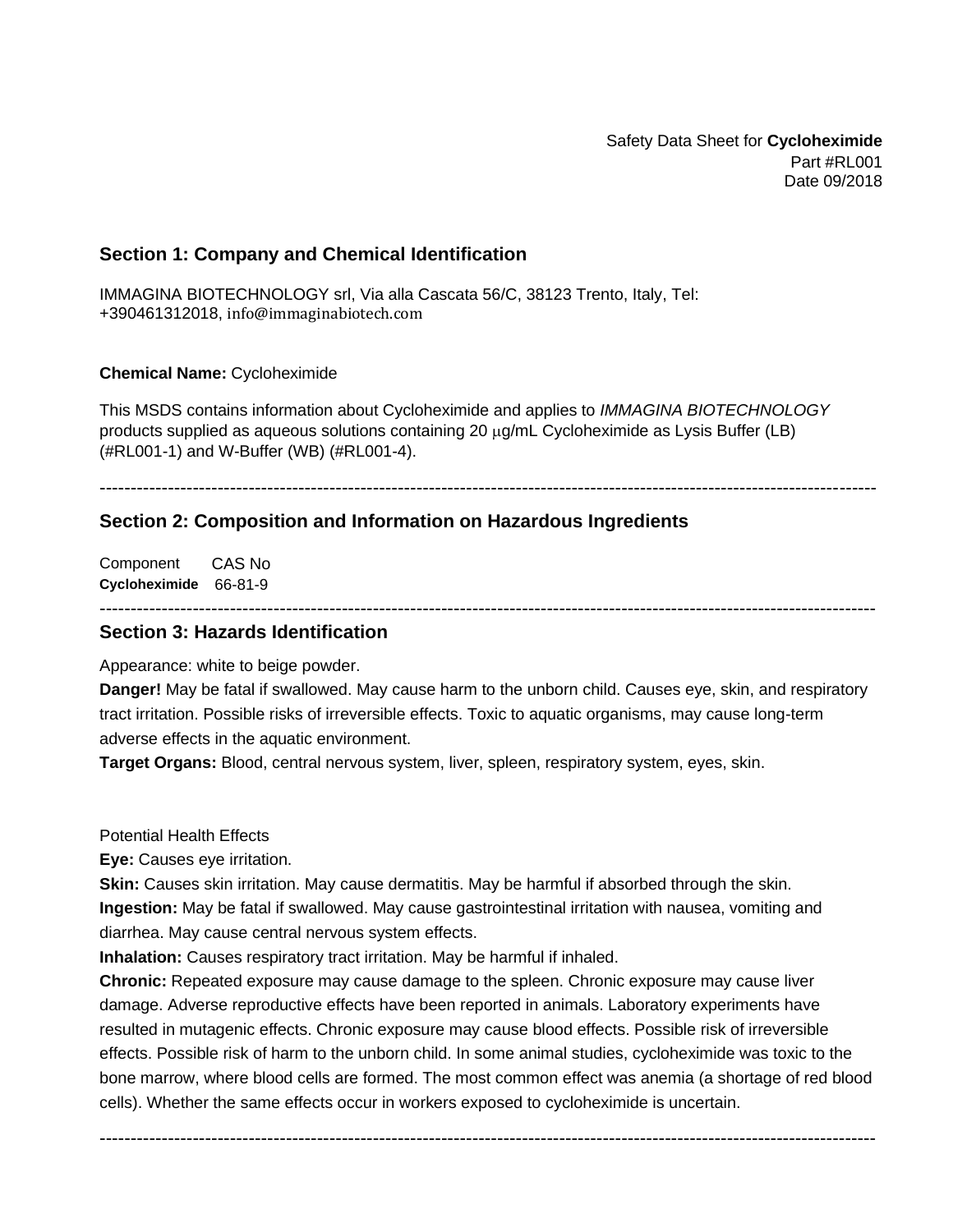## **Section 4: First Aid Measures**

Eyes: Immediately flush eyes with plenty of water for at least 15 minutes, occasionally lifting the upper and lower eyelids. Get medical aid imme diately.

Skin: Get medical aid immediately. Immediately flush skin with plenty of water for at least 15 minutes while removing contaminated clothing and shoes.

Ingestion: POISON material. If swallowed, get medical aid immediately. Only induce vomiting if directed to do so by medical personnel. Never give anything by mouth to an unconscious person.

Inhalation: Get medical aid immediately. Remove from exposure and move to fresh air immediately. If breathing is difficult, give oxygen. Do not use mouth-to-mouth resuscitation if victim ingested or inhaled the substance; induce artificial respiration with the aid of a pocket mask equipped with a one-way valve or other proper respiratory medical device.

Notes to Physician: Treat symptomatically and supportively.

----------------------------------------------------------------------------------------------------------------------------

### **Section 5: Fire Fighting Measures**

**General Information**: As in any fire, wear a self-contained breathing apparatus in pressure-demand, MSHA/NIOSH (approved or equivalent), and full protective gear. This material in sufficient quantity and reduced particle size is capable of creating a dust explosion.

**Extinguishing Media**: Use water spray, dry chemical, carbon dioxide, or chemical foam.

**Flash Point**: Not applicable.

**Autoignition Temperature**: Not applicable.

**Explosion Limits**, Lower:Not available.

Upper: Not available.

**NFPA Rating**: (estimated) Health: 4; Flammability: 1; Instability: 0

-----------------------------------------------------------------------------------------------------------------------------

## **Section 6: Accidental Release Measures**

**General Information**: Use proper personal protective equipment as indicated in Section 8. **Spills/Leaks**: Vacuum or sweep up material and place into a suitable disposal container. Wear a self contained breathing apparatus and appropriate personal protection. (See Exposure Controls, Personal Protection section). Avoid generating dusty conditions. Provide ventilation. Do not let this chemical enter the environment.

-----------------------------------------------------------------------------------------------------------------------------

### **Section 7: Handling and Storage**

**Handling:** Minimize dust generation and accumulation. Do not get in eyes, on skin, or on clothing. Do not ingest or inhale. Use only in a chemical fume hood.

**Storage:** Store in a cool, dry place. Store in a tightly closed container.

-----------------------------------------------------------------------------------------------------------------------------

### **Section 8: Exposure Controls/Personal Protection**

**Engineering Controls**: Facilities storing or utilizing this material should be equipped with an eyewash facility and a safety shower. Use only under a chemical fume hood. **OSHA Vacated PELs**: Cycloheximide: No OSHA Vacated PELs are listed for this chemical. Personal Protective Equipment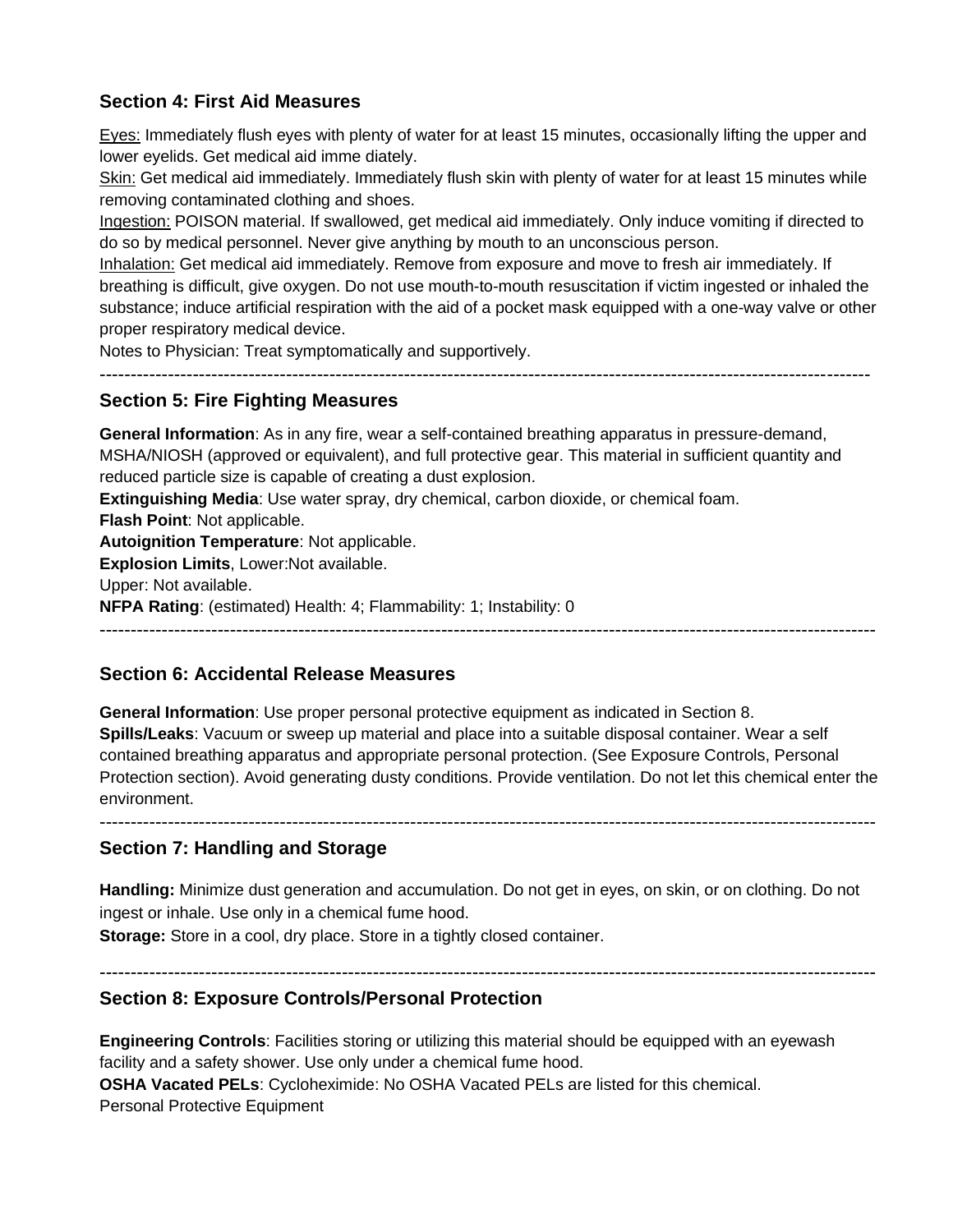Eyes: Wear appropriate protective eyeglasses or chemical safety goggles as described by OSHA's eye and face protection regulations in 29 CFR 1910.133 or European Standard EN166.

Skin: Wear appropriate protective gloves to prevent skin exposure.

Clothing: Wear appropriate protective clothing to prevent skin exposure.

Respirators: A respiratory protection program that meets OSHA's 29 CFR 1910.134 and ANSI Z88.2 requirements or European Standard EN 149 must be followed whenever workplace conditions warrant respirator use.

-----------------------------------------------------------------------------------------------------------------------------

## **Section 9: Physical and Chemical Properties**

**Physical State:** Powder **Appearance:** white to beige **Odor:** none reported **pH:** Not available. **Vapor Pressure:** Not available**. Vapor Density:** Not available. **Evaporation Rate:**Not available. **Viscosity:** Not available**. Boiling Point:** Not available**. Freezing/Melting Point:**107 - 114 deg C **Decomposition Temperature:**Not available. **Solubility:** Soluble. **Specific Gravity/Density:**Not available. **Molecular Formula:**C15H23NO<sup>4</sup> **Molecular Weight:**281.35 -----------------------------------------------------------------------------------------------------------------------------

### **Section 10: Stability and Reactivity**

**Chemical Stability:** Stable under normal temperatures and pressures**. Conditions to Avoid:** Incompatible materials, dust generation, excess heat. **Incompatibilities with Other Materials:** Strong oxidizing agents, strong bases, acid chlorides, acid anhydrides.

**Hazardous Decomposition Products:** Nitrogen oxides, carbon monoxide, carbon dioxide. **Hazardous Polymerization:** Will not occur.

-----------------------------------------------------------------------------------------------------------------------------

### **Section 11: Toxicological Information**

RTECS#: CAS# 66-81-9: MA4375000 LD50/LC50: CAS# 66-81-9: Draize test, rabbit, skin: 1 pph/24H Moderate; Oral, mouse: LD50 = 133 mg/kg; Oral, rat:  $LD50 = 2$  mg/kg;

**Carcinogenicity:** CAS# 66-81-9: Not listed by ACGIH, IARC, NTP, or CA Prop 65.

**Epidemiology:** No information available.

**Teratogenicity:** Teratogenic effects have occurred in experimental animals**. Reproductive Effects:** Adverse reproductive effects have occurred in experimental animals.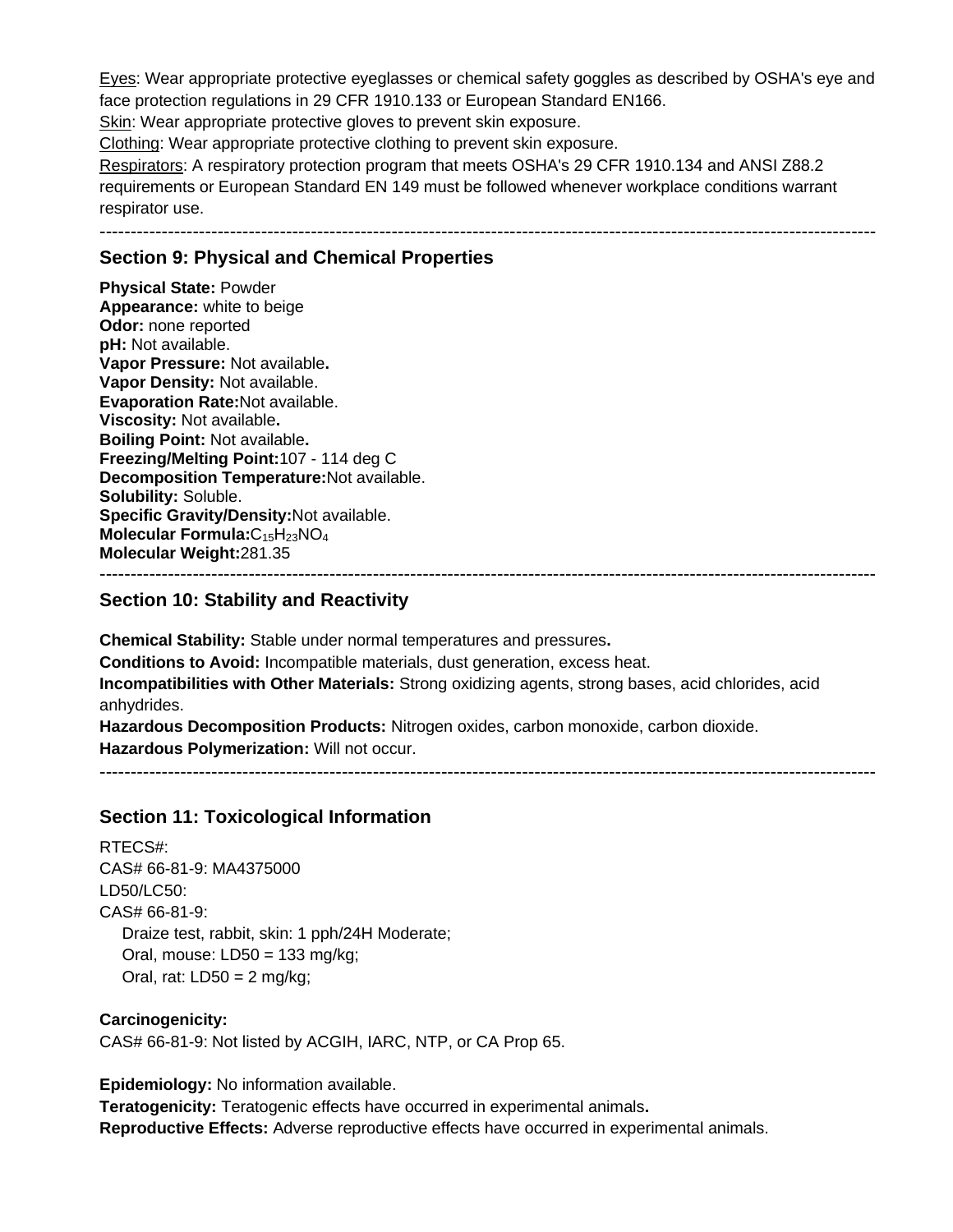**Mutagenicity:** See actual entry in RTECS for complete information. **Neurotoxicity:** No information available. **Other Studies:**

### **Section 12: Ecological Information**

Ecotoxicity: No data available. No information available. Environmental: No information available. Physical: No information available. Other: Do not empty into drains. -----------------------------------------------------------------------------------------------------------------------------

### **Section 13: Disposal Considerations**

Chemical waste generators must determine whether a discarded chemical is classified as a hazardous waste. US EPA guidelines for the classification determination are listed in 40 CFR Parts 261.3. Additionally, waste generators must consult state and local hazardous waste regulations to ensure complete and accurate classification.

-----------------------------------------------------------------------------------------------------------------------------

RCRA P-Series: None listed.

RCRA U-Series: None listed.

### **Section 14: Transport Information**

| <b>Shipping Name:</b> | US DOT<br>TOXIC SOLID, ORGANIC, N.O.S. | Canada TDG<br>TOXIC SOLID, ORGANIC, N.O.S. |  |
|-----------------------|----------------------------------------|--------------------------------------------|--|
| Hazard Class:         | 6.1                                    | 6.1                                        |  |
| UN Number:            | UN2811                                 | UN2811                                     |  |
| Packing Group:        |                                        |                                            |  |

# ----------------------------------------------------------------------------------------------------------------------------

### **Section 15: Regulatory Information**

US FEDERAL

**TSCA** 

 CAS# 66-81-9 is not listed on the TSCA inventory. It is for research and development use only. Health & Safety Reporting List

None of the chemicals are on the Health & Safety Reporting List.

Chemical Test Rules

None of the chemicals in this product are under a Chemical Test Rule.

Section 12b

None of the chemicals are listed under TSCA Section 12b.

TSCA Significant New Use Rule

None of the chemicals in this material have a SNUR under TSCA.

CERCLA Hazardous Substances and corresponding RQs

None of the chemicals in this material have an RQ.

SARA Section 302 Extremely Hazardous Substances

CAS# 66-81-9: 100 lb lower threshold TPQ; 10000 lb upper threshold TPQ

SARA Codes

CAS # 66-81-9: immediate, delayed.

Section 313 No chemicals are reportable under Section 313.

Clean Air Act:

This material does not contain any hazardous air pollutants.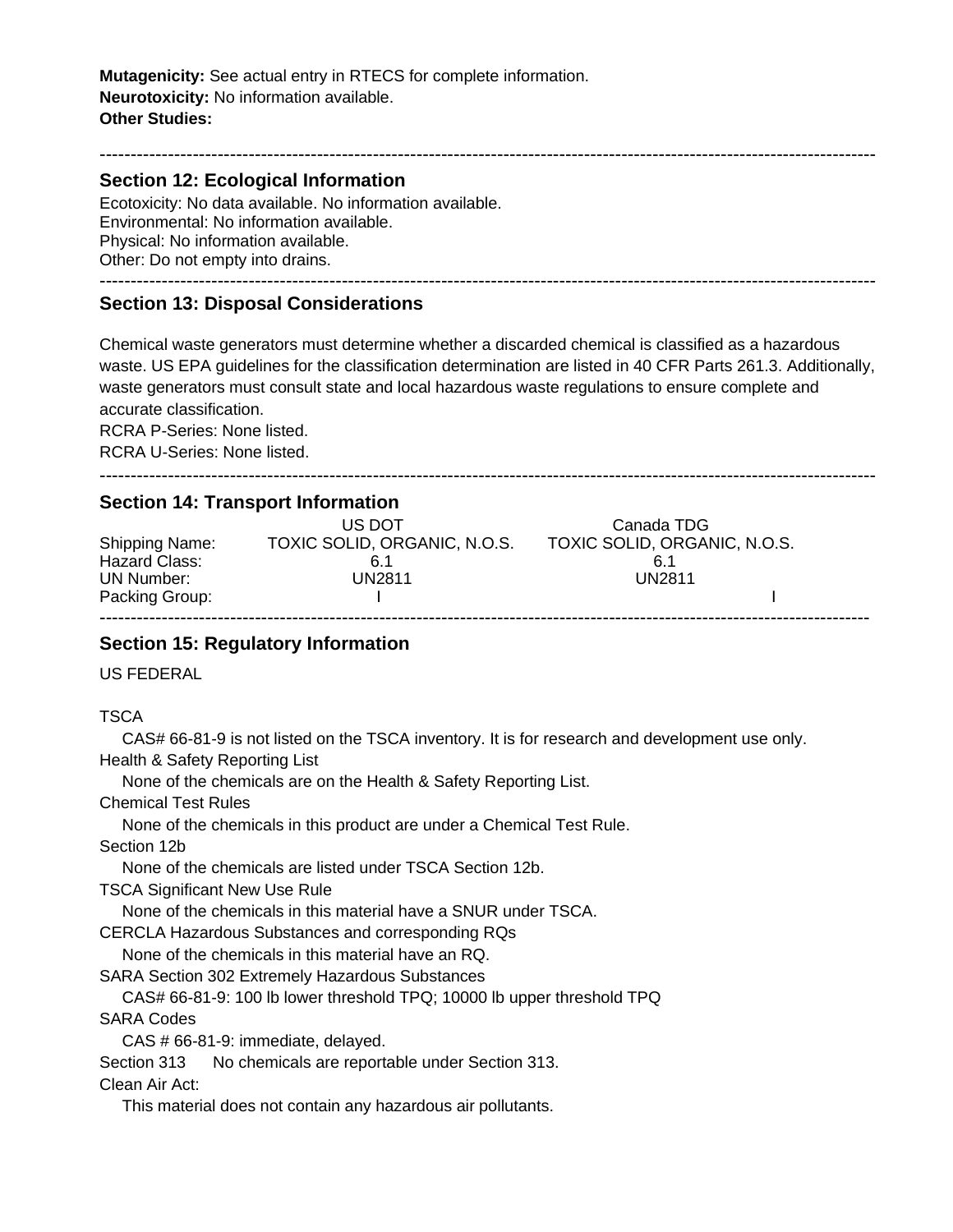This material does not contain any Class 1 Ozone depletors.

This material does not contain any Class 2 Ozone depletors.

Clean Water Act:

 None of the chemicals in this product are listed as Hazardous Substances under the CWA. None of the chemicals in this product are listed as Priority Pollutants under the CWA.

 None of the chemicals in this product are listed as Toxic Pollutants under the CWA. OSHA:

 None of the chemicals in this product are considered highly hazardous by OSHA. **STATE** 

 CAS# 66-81-9 can be found on the following state right to know lists: California, New Jersey, Pennsylvania, Massachusetts.

California Prop 65

WARNING: This product contains Cycloheximide, a chemical known to the state of California to cause developmental reproductive toxicity.

California No Significant Risk Level: None of the chemicals in this product are listed.

European/International Regulations

European Labeling in Accordance with EC Directives

Hazard Symbols:

 $T + N$ 

Risk Phrases:

R 28 Very toxic if swallowed.

R 61 May cause harm to the unborn child.

R 51/53 Toxic to aquatic organisms, may cause long-term adverse

effects in the aquatic environment.

R 68 Possible risk of irreversible effects.

Safety Phrases:

 S 45 In case of accident or if you feel unwell, seek medical advice immediately (show the label where possible).

S 53 Avoid exposure - obtain special instructions before use.

 S 61 Avoid release to the environment. Refer to special instructions /safety data sheets.

WGK (Water Danger/Protection)

CAS# 66-81-9: 3

Canada - DSL/NDSL

None of the chemicals in this product are listed on the DSL or NDSL list.

Canada - WHMIS

This product has a WHMIS classification of D1A, D2A.

This product has been classified in accordance with the hazard criteria of the Controlled Products Regulations and the MSDS contains all of the information required by those regulations. Canadian Ingredient Disclosure List

-----------------------------------------------------------------------------------------------------------------------------

## **Section 16: Other Information**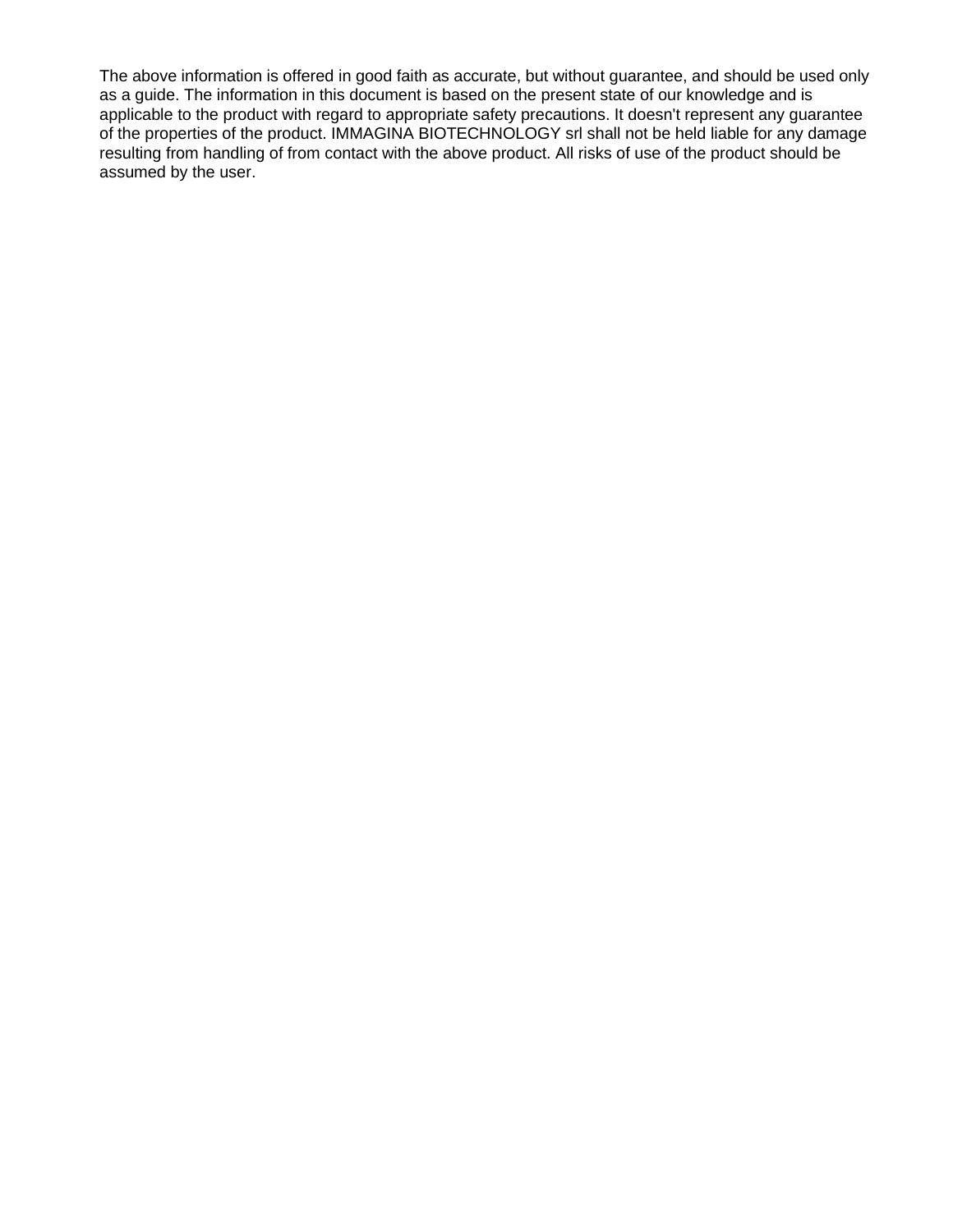## **Section 1: Company and Chemical Identification**

IMMAGINA BIOTECHNOLOGY srl, Via alla Cascata 56/C, 38123 Trento, Italy, Tel: +390461312018, info@immaginabiotech.com

#### **Chemical Name:** Smart Probe

This MSDS contains information about RiboLace Smart Probe and applies to *IMMAGINA BIOTECHNOLOGY* products RiboLace Smart Probe (RsP) (#RL001-5).

-----------------------------------------------------------------------------------------------------------------------------

### **Section 2: Composition and Information on Hazardous Ingredients**

| Component                                                              | CAS No | Concentration |  |
|------------------------------------------------------------------------|--------|---------------|--|
| <b>RiboLace Smart Probe</b>                                            |        | <b>10 mM</b>  |  |
| Synonyms                                                               |        |               |  |
| <b>Section 3: Hazards Identification</b>                               |        |               |  |
| <b>Classification of the substance or mixture</b><br>no data available |        |               |  |
| <b>Section 4: First Aid Measures</b>                                   |        |               |  |
| <b>Description of first aid measures</b><br>no data available          |        |               |  |
|                                                                        |        |               |  |
| <b>Section 5: Fire Fighting Measures</b>                               |        |               |  |
| no data available                                                      |        |               |  |
| <b>Section 6: Accidental Release Measures</b>                          |        |               |  |
| no data available                                                      |        |               |  |
| <b>Section 7: Handling and Storage</b>                                 |        |               |  |
| no data available                                                      |        |               |  |
| <b>Section 8: Exposure Controls/Personal Protection</b>                |        |               |  |
| no data available                                                      |        |               |  |

-----------------------------------------------------------------------------------------------------------------------------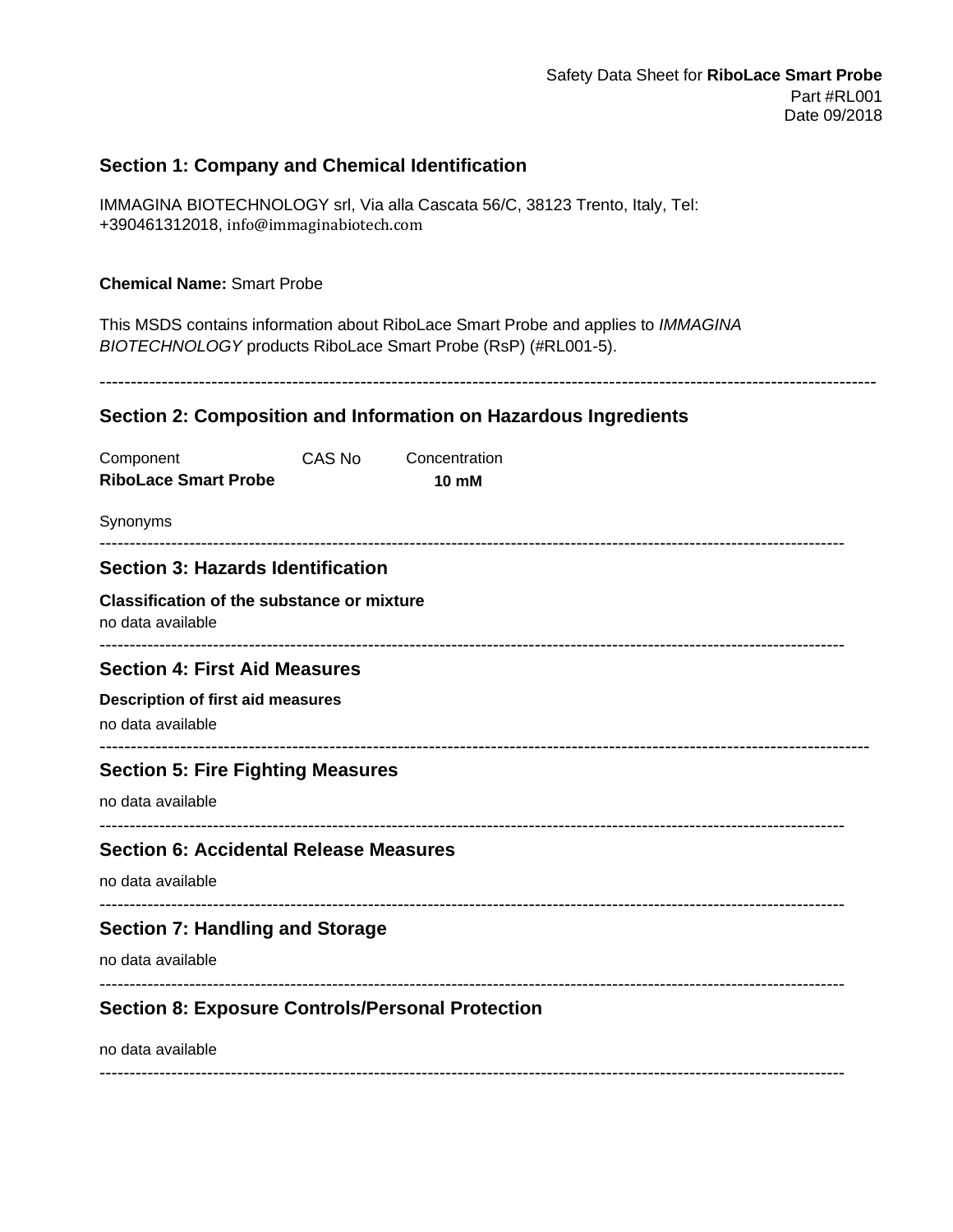## **Section 9: Physical and Chemical Properties**

**Physical State:** Liquid **Appearance:** Colorless **Odor:** none reported **pH:** Not available **Vapor Pressure:** Not available. **Vapor Density:** Not available**. Evaporation Rate:** Not available**. Viscosity:** Not available**. Boiling Point:** Not available **Freezing/Melting Point:** Not available **Decomposition Temperature** Not available **Specific Gravity/Density:** Not available. **Molecular Formula:** C47H71N11O14S **Molecular Weight:** 1046.20

## **Section 10: Stability and Reactivity**

no data available

#### ----------------------------------------------------------------------------------------------------------------------------- **Section 11: Toxicological Information**

No information available

 $-1-\frac{1}{2}$ 

-----------------------------------------------------------------------------------------------------------------------------

### **Section 12: Ecological Information**

No information available.

## -----------------------------------------------------------------------------------------------------------------------------

-----------------------------------------------------------------------------------------------------------------------------

----------------------------------------------------------------------------------------------------------------------------

### **Section 13: Disposal Considerations**

No information available.

### **Section 14: Transport Information**

No information available.

# **Section 15: Regulatory Information**

No information available.

### **Section 16: Other Information**

The above information is offered in good faith as accurate, but without guarantee, and should be used only as a guide. The information in this document is based on the present state of our knowledge and is applicable to the product with regard to appropriate safety precautions. It doesn't represent any guarantee of the properties of the product. IMMAGINA BIOTECHNOLOGY srl shall not be held liable for any damage resulting from handling of from contact with the above product. All risks of use of the product should be assumed by the user.

-----------------------------------------------------------------------------------------------------------------------------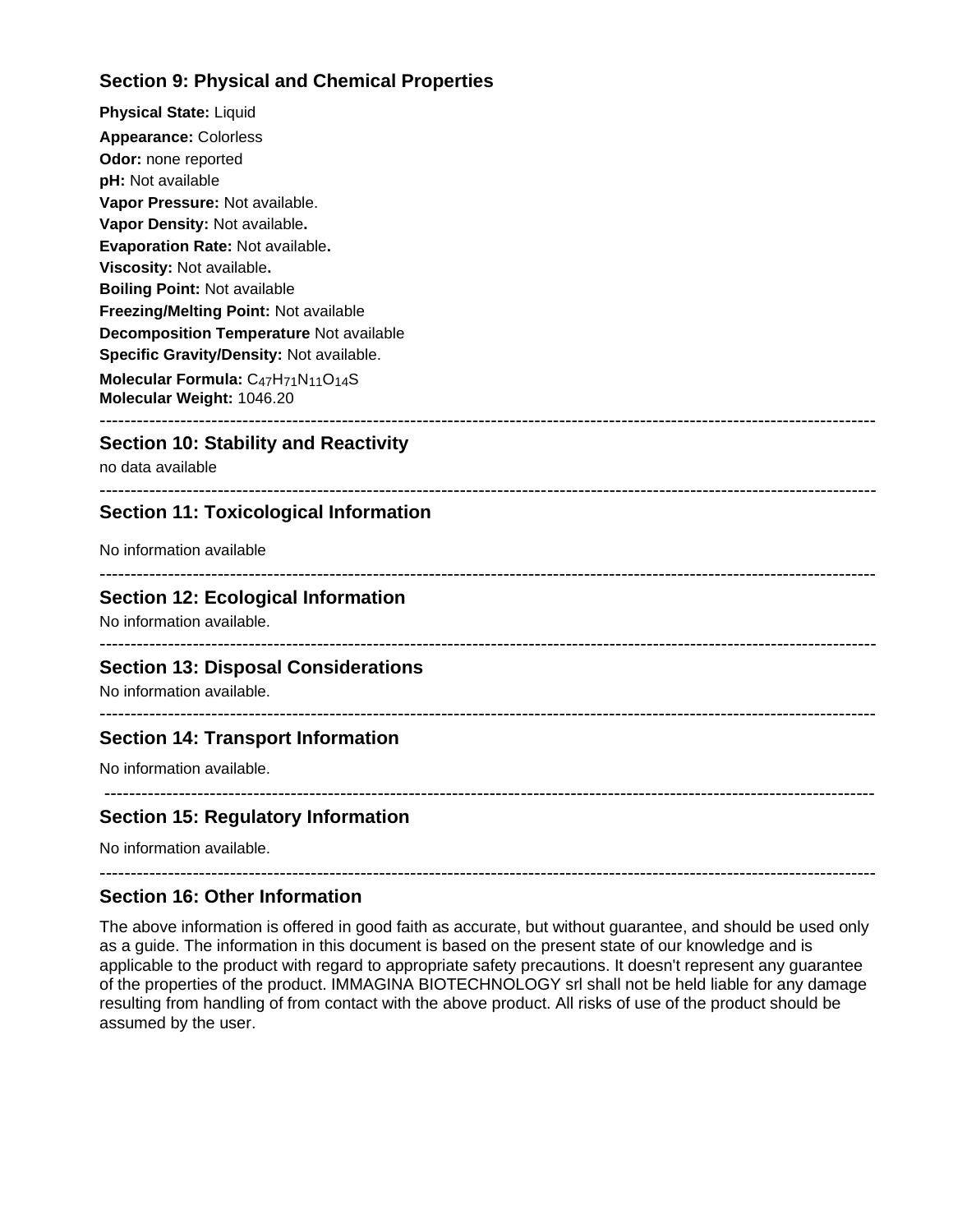## **Section 1: Company and Chemical Identification**

IMMAGINA BIOTECHNOLOGY srl, Via alla Cascata 56/C, 38123 Trento, Italy, Tel: +390461312018, info@immaginabiotech.com

### **Chemical Name:** RiboLace Magnetic beads

This MSDS contains information about RiboLace magnetic beads and applies to *IMMAGINA BIOTECHNOLOGY* products RiboLace magnetic beads (#RL001-6).

-----------------------------------------------------------------------------------------------------------------------------

### **Section 2: Composition and Information on Hazardous Ingredients**

| Component        | CAS No    |
|------------------|-----------|
| Agarose          | 9012-36-6 |
| <b>Maghemite</b> | 1332-37-2 |
| <b>Ethanol</b>   | 64-17-5   |
| Water            | 231-791-2 |

#### Synonyms

-----------------------------------------------------------------------------------------------------------------------------

### **Section 3: Hazards Identification**

**Classification of the substance or mixture** Product definition: mixture**.**

#### **Primary Routes of Exposure**

Dermal contact, Ingestion.

**Potential Health Effects Ingestion** Might be harmful if ingested.

**Skin**: Might be harmful if absorbed through skin. Might cause skin irritation.

**Eyes**: Might cause eye irritation. Prolonged exposure might cause eye damage.

**Inhalation**: Might be harmful if inhaled.

**Chronic Exposures**: Not determined

**Target Organs**: Not determined

#### **Label elements**

**Hazard statements** Flammable liquid and vapor.

#### **Precautionary statements**

**Prevention:** Wear security gloves: 1-4 hours (breakthrough time): butyl rubber, neoprene.

Wear protection for eye or face: Recommended: safety goggles with side-shields. Keep away from heat, sparks, open flames and hot surfaces. - Not smoking. Use explosion-proof electrical, ventilating, and lighting and all material handling equipment.

**Response:** IF ON HAIR (or skin): Immediately take off all contaminated clothing. Wash skin with shower or water. Keep cool.

**Storage Disposal:** Dispose of contents and container in accordance with all international, national, regional,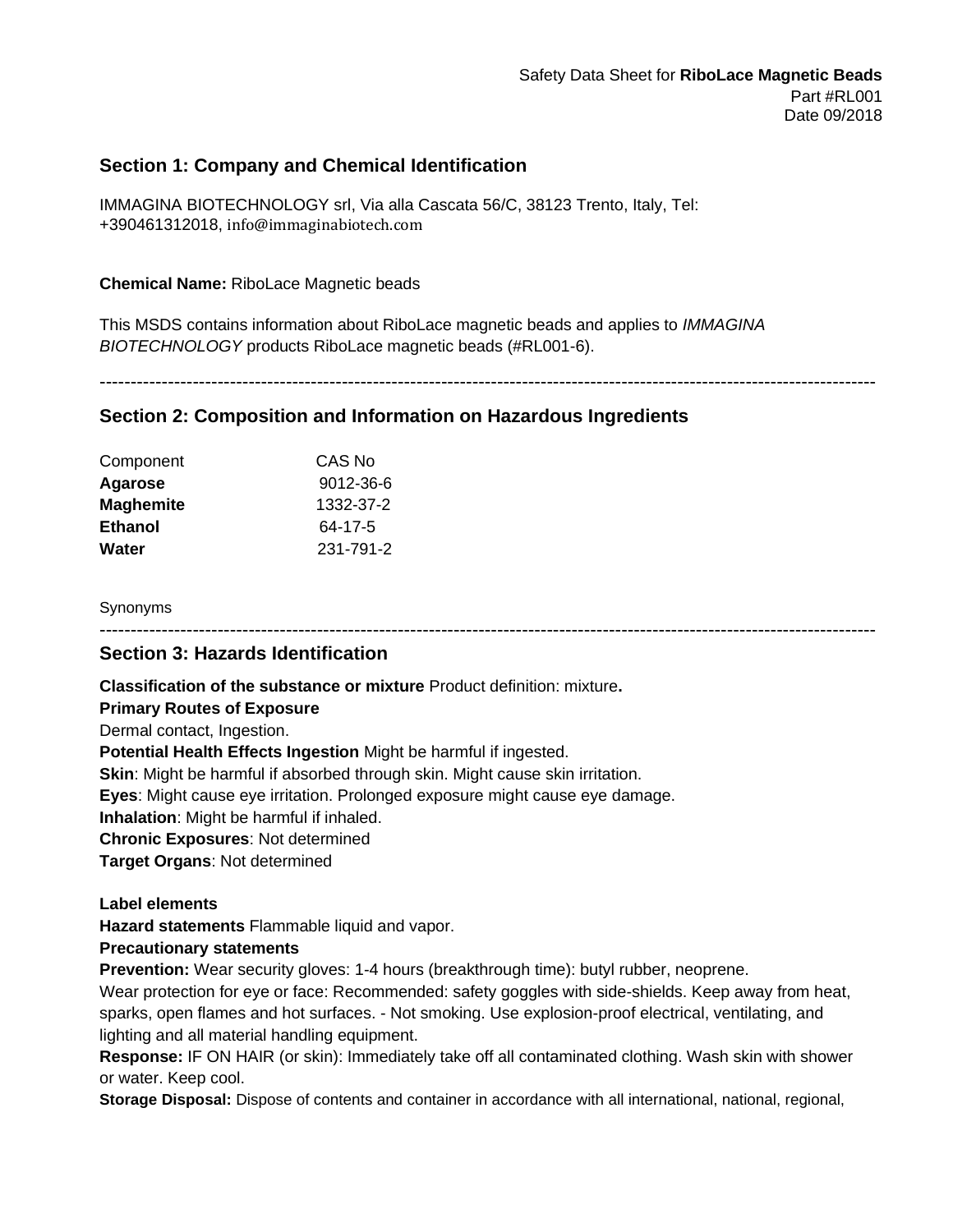### **Section 4: First Aid Measures**

#### **Description of first aid measures**

**Skin contact:** Clean the affected area with large amounts of water. Remove contaminated clothes if indispensable. Search medical assistance if irritation persists.

**Eye contact:** immediately wash your eyes with water, occasionally lifting the upper and lower eyelids. Check for and remove contact lenses. Continue to wash for at least 11 minutes. Get medical attention if irritation occurs. **Oral exposure:** Wash out mouth with fresh water. Remove dentures. Remove victim to fresh air and keep at rest in a comfortable position for breathing. If material had been swallowed and the exposed guy is conscious, give water to drink. Stop if the exposed person feels sick as vomiting, it may be dangerous. Don't induce vomiting unless directed to do so by medical personnel. If vomiting occurs, head should be kept low so that vomit doesn't enter the lungs. Get medical attention if adverse health effects persist.

----------------------------------------------------------------------------------------------------------------------------

#### **Most important symptoms and effects, both acute and delayed**

**Potential acute health effects Inhalation** No known significant effects or critical hazards **Ingestion** No known significant effects or critical hazards **Skin contact** No known significant effects or critical hazards **Eye contact** No known significant effects or critical hazards

#### **Over-exposure signs/symptoms**

**Skin contact No specific data Ingestion** No specific data **Inhalation** No specific data **Eye contact** No specific data

#### **Indication of any immediate medical attention and special treatment needed**

Notes to physician Treat symptomatically. Contact poison treatment specialist immediately if huge quantities had been ingested or inhaled.

**Specific treatments** No specific treatment.

### ---------------------------------------------------------------------------------------------------------------------------- **Section 5: Fire Fighting Measures**

**Extinguishing media**: Use foam (fog), dry chemical, CO2 or water spray.

#### **Special hazards arising from the substance or mixture:**

**Hazards from the substance or mixture**: Flammable liquid and vapor. In a fire or if heated, a pressure increase will occur and the container might burst, with the risk of a subsequent huge explosion. Runoff to sewer might create fire or explosion hazard.

**Hazardous combustion products:** Decomposition products might include materials like: Carbon dioxide Carbon monoxide Metal oxide/oxides

**Advice for fire-fighters** : Promptly isolate the scene by removing all persons from the nearness of the incident if there is a fire. No action should be taken involving any personal risk or without suitable training. Move containers from fire area if those can be done without risk. Use water spray for keep fire-exposed containers cool.

-----------------------------------------------------------------------------------------------------------------------------

### **Section 6: Accidental Release Measures**

**Personal precautions, protective equipment and emergency procedures**

Throughout wear protective clothing, approved safety glasses and gloves when handling this chemical substance.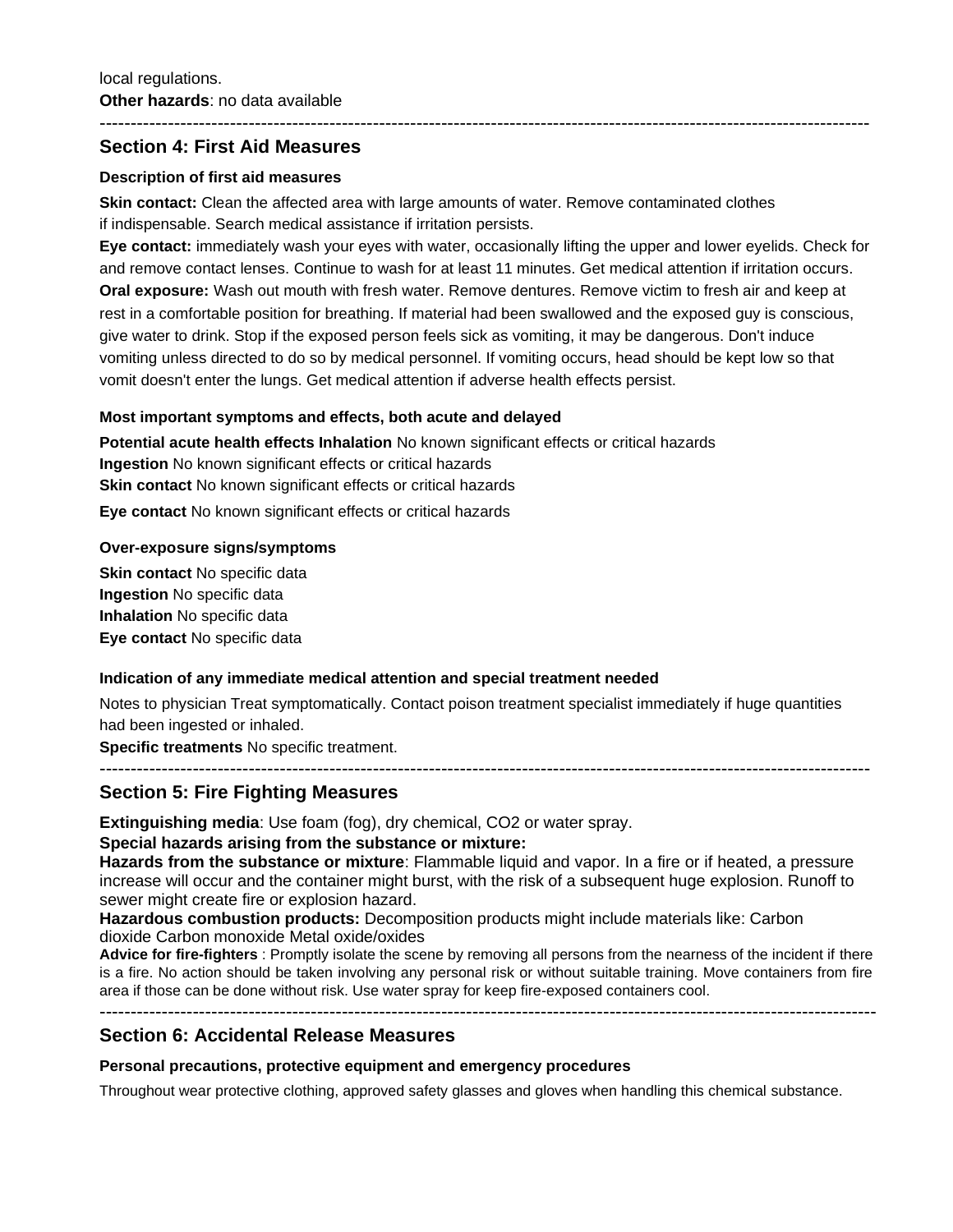**Environmental precautions**: Avoid dispersal of material spilt and runoff and contact with soil, drains, waterways and sewers. Inform the major authorities if the product have caused environmental pollution (waterways, sewers soil or air).

#### **Methods and material for containment and cleaning up**

Small spills of material might be gathered with a wet wipe or swept up with water into a suitable container for disposal.

**Reference to other sections**: no data available

-----------------------------------------------------------------------------------------------------------------------------

### **Section 7: Handling and Storage**

#### **Precautions for safe handling**

Always wear protective clothing, approved safety glasses and gloves when handling this chemical substance. **Conditions for safe storage, including any incompatibilities**

Store between 4 to 30°C

**Specific end use(s):** no data available

-----------------------------------------------------------------------------------------------------------------------------

### **Section 8: Exposure Controls/Personal Protection**

#### **Control parameters**:

Ethanol: Exposure limit values: TWA: 1920 mg/m 8 hours. TWA: 1000 ppm 8 hours. **Exposure controls**: Use only with an adequate ventilation

-----------------------------------------------------------------------------------------------------------------------------

### **Section 9: Physical and Chemical Properties**

**a) Appearance:** Liquid with precipitate, solution: uncolored, Suspension: orange **b) Odour:** no data available

- **c) Odour Threshold:** no data available
- **d) pH:** 7-9
- **e) Melting point/freezing point:** no data available
- **f) Initial boiling point and boiling range:** no data available
- **g) Flash point:** no data available
- **h) Evaporation rate:** no data available
- **i) Flammability (solid, gas):** Not applicable.
- **j) Upper/lower flammability or explosive limits:** no data available
- **k) Vapour pressure:** no data available
- **l) Vapour density:** no data available
- **m) Relative density:** no data available
- **n) Water solubility:** soluble
- **o) Partition coefficient (n-octanol/water):** no data available
- **p) Auto-ignition temperature:** not applicable
- **q) Decomposition temperature:** no data available
- **r) Viscosity:** no data available
- **s) Explosive properties:** No fire or explosion hazard known
- **t) Oxidizing properties:** no data available

-----------------------------------------------------------------------------------------------------------------------------

#### **Section 10: Stability and Reactivity**

**Reactivity:** no data available

**Chemical stability:** no data available

**Possibility of hazardous reactions:** no data available

**Conditions to avoid:** no data available